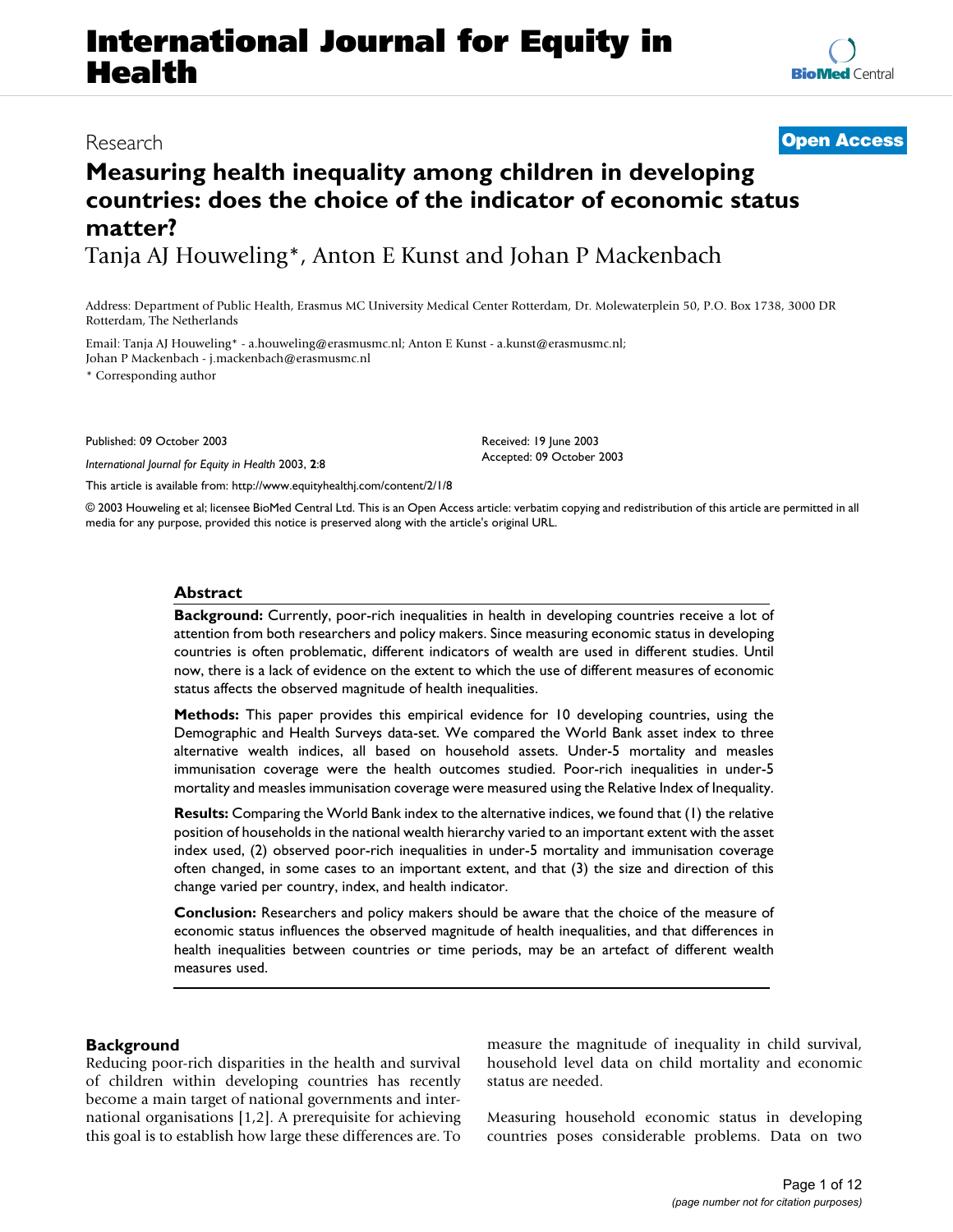frequently used indicators of wealth, household income and expenditure levels, are often unavailable or unreliable [3]. Moreover, in countries where a large part of the population works in self-subsistence agriculture or the informal sector, expressing income or expenditure levels in monetary values can be extremely time-consuming and suffers important reliability problems.

In developing countries, the assets that households have acquired are a good indicator of their 'long-run' economic status [4,5]. The World Bank has developed a tool to measure the relative economic position of households using data on durable consumer goods, housing quality, water and sanitary facilities and other amenities [6]. These assets are combined into an index of economic status using Principal Component Analysis (PCA). The PCA method has been shown to provide a measure of economic status that has a higher predictive value, at least with regard to fertility, then other proxies such as an index based on the value of goods owned, or occupation [5]. Using such an asset index, overviews of health indicators by population wealth quintile were made by The Bank for countries included in the Demographic and Health Surveys program (DHS) [6]. These reports have become an important source of information on poor-rich inequalities in child health in low- and middle-income countries.

While many other studies on health inequalities also use household asset ownership as an indicator of economic status [7], different researchers use different, often shorter, sets of asset items *c.f.* [8–14] Unfortunately there is no information yet on the extent to which the use of alternative lists of asset items leads to different outcomes [15]. For monitoring and intervention purposes, and for comparative and explanatory analysis it is important to know how large poor-rich inequalities are, and consequently, how sensitive the magnitude of poor-rich inequalities is to the asset index used. Our study aimed to assess, for a broad set of countries, the extent to which the magnitude of health inequalities is sensitive to the choice of the asset items included in the index.

Two issues related to the selection of specific indicators will be addressed. First, some variables used in the World Bank (WB) asset index have, apart from being an indicator of economic status, a direct impact on child health and survival. In explanatory research it can be important to make a conceptual distinction between factors that work *directly* on health, such as the exposure to infections, for instance through unhygienic sanitary facilities, and more distant determinants that only work *indirectly*, such as household wealth [16]. Whereas the definition of 'direct' and 'indirect' depends on the specific health outcome studied, in an explanatory analysis one would generally prefer an asset index without direct determinants. We expect poor-rich differences in child survival to be smaller when direct determinants of survival, such as water and sanitation facilities, are excluded from the measure of economic status. The magnitude of change, however, is unknown. Therefore, it is important to assess this sensitivity.

The second issue is related to the fact that some of the variables included in the WB index are publicly provided or are dependent on the availability of infrastructure on community level, while the purpose of the index is to measure household – and not community-wealth. While we acknowledge the importance of community resources for child survival, it can be similarly important to be able to separate community from household effects. Electricity is the most obvious variable usually provided on a community basis, but the same can be true for water and sanitation facilities. We expect health inequalities to be smaller when community level indicators of wealth are not included in the asset index. Again, since at present we don't know the extent to which outcomes would change, it is important to assess this sensitivity.

On basis of the above considerations, we decided to construct three alternative indices to the WB index. In the first two alternative indices, important direct determinants of child survival (water supply/sanitation and housing standards respectively) are excluded. The third version also excludes electricity, an item that is strongly determined by supply factors at community level.

In this study we aimed to assess the extent to which the magnitude of inequality in health indicators is sensitive to the use of these three alternative measures of economic status. We analysed inequality with regard to under-5 mortality, which is an important indicator of child health in developing countries. We also analysed inequality with regard to measles immunisation coverage, since not only health but also health care utilisation is an important outcome variable in inequality research and policy making. As water, sanitation and housing operate differently on health and health care utilisation, it is important to check sensitivity for both types of outcomes.

# **Methods**

### *Data*

The DHS program provides household-level data on health, health care utilisation and ownership of assets for about 60 low- and middle-income countries in three subsequent periods. The data are based on nationally representative surveys. In most countries, between 5,000 and 10,000 women aged 15 to 49 years were interviewed. From the Macro International web-site we obtained the most recent data (surveys held between 1991–1998) for 10 countries [17]. Bolivia, Brazil, Indonesia, Cameroon,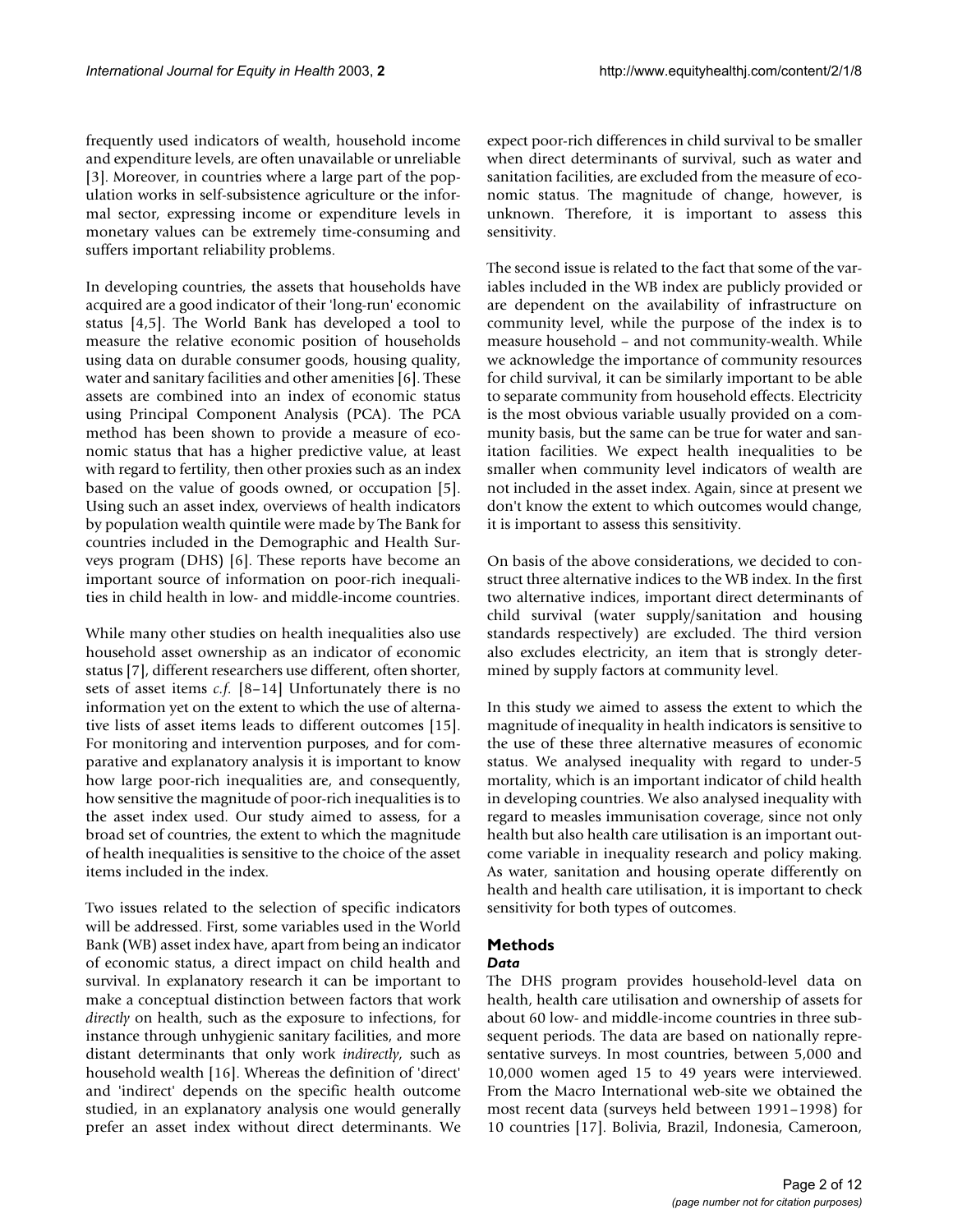Chad, Kenya, Malawi, Pakistan, Tanzania, and Uganda were included in the study. These countries represented a broad range of contexts in terms of region and under-5 mortality rates. They were also representative of a wider range of countries in terms of the magnitude of mortality inequalities and the pattern of under-5 mortality rates across the quintiles (with both linear and non-linear patterns included) [6]. Furthermore, we chose countries with a relatively large sample size.

#### *Methods*

When constructing an index, one of the basic decisions concerns the weights that should be given to each of the index-items. "Equal weights have the appeal of simplicity and apparent objectivity, but these qualities only mask the fact that the imposition of numeric equality is completely arbitrary" [4]. The Bank used factor scores derived through Principal Components Analysis (PCA) as the weights of the items in its asset index. Factor scores are a measure of the strength of the association of an item with the first principal component. It is assumed that this first factor represents economic status. Sample weights were not used during the PCA operation, but were used when constructing population wealth quintiles. Using this method, The Bank made for each country a separate index. In our study, we adhered to this often-used method of PCA for constructing indices.

Before we compared the World Bank (WB) index with the alternative indices, we attempted to replicate the WB index by applying PCA, using SPSS 9.0, to the same items as The Bank used. A fairly close replication of the World Bank results as reported by Gwatkin et al. [6] could be achieved. Subsequently, a series of three alternative indices was constructed by leaving out the following items: 1) all water supply and sanitation items; 2) items under 1 plus all housing items; 3) items under 1 and 2 plus electricity. In alternative Index 3 for most countries only durable consumer goods were included. The alternative indices were constructed applying the same PCA method to the shorter list of items.

The indices were compared in the following respects. First, we calculated the percentage of variance in the asset items that could be explained by the first principal component. This indicates the extent to which the variation in asset items between households can be explained by one single measure of economic status. The second feature we examined was whether it was possible to stratify the population into five, about equally large, wealth groups. Quintiles are commonly used in social epidemiology and health economics to compare health outcomes of wealth groups. It allows for a precise description of the association between wealth and health along the whole wealth gradient.

Then, we studied the changes in the categorisation of households when using the alternative indices compared to when using the WB index. Using cross tabulations we calculated the percentage of households remaining in the same quintile, the percentage that moved to the adjoining two quintiles and the percentage that moved to the furthest two quintiles.

Finally, the alternative indices were compared to the WB index in terms of their association with under-5 mortality. We calculated the under-5 mortality rates for the five wealth groups for each of the indices. Under-5 mortality was defined as the proportion of deaths under age 59 months per 1,000 live births of those born during the last 10 years preceding the survey. To have an overall measure of the magnitude of inequality across all wealth groups, we computed the Relative Index of Inequality (RII) for each of the asset indices. We compared the RII's of the alternative indices with the RII of the WB index. The RII was calculated with logistic regression using a Generalised Estimating Equations (GEE) model (using SAS 8.2) to correct for the fact that some mothers contribute more than one child to the set of observations, and that the children born to one mother are not statistically independent. The RII is a summary measure of the differences in mortality experience between *all* five wealth groups, and can be interpreted as the (estimated) ratio in odds between the poorest and the richest household. This estimate captures only the linear relationship between wealth and health [18].

We performed analogous analyses for coverage rates in measles immunisation. For pragmatic reasons we used the rate of children *not* immunised against measles as outcome measure. The use of this negatively stated measure facilitates comparison with under-5 mortality, also a negatively stated indicator. The rate of children not immunised against measles, here called "immunisation coverage" in short, is defined as the rate of children aged 12–23 months during the survey who were not immunised against measles. We calculated and compared this rate for all five wealth groups using each of the asset indices. We also calculated and compared the RII.

When examining sensitivity, a problem arises if the sizes of the wealth groups differ between the indices. The comparison between indices of group-specific rates is only possible when the groups that are compared are of the same size. If the group size is different, the change in rate could be an artefact, and conclusions can be stated with less certainty. When comparing the RII's between the indices, different group sizes are generally not a problem as this measure takes into account the size and relative position of the wealth groups.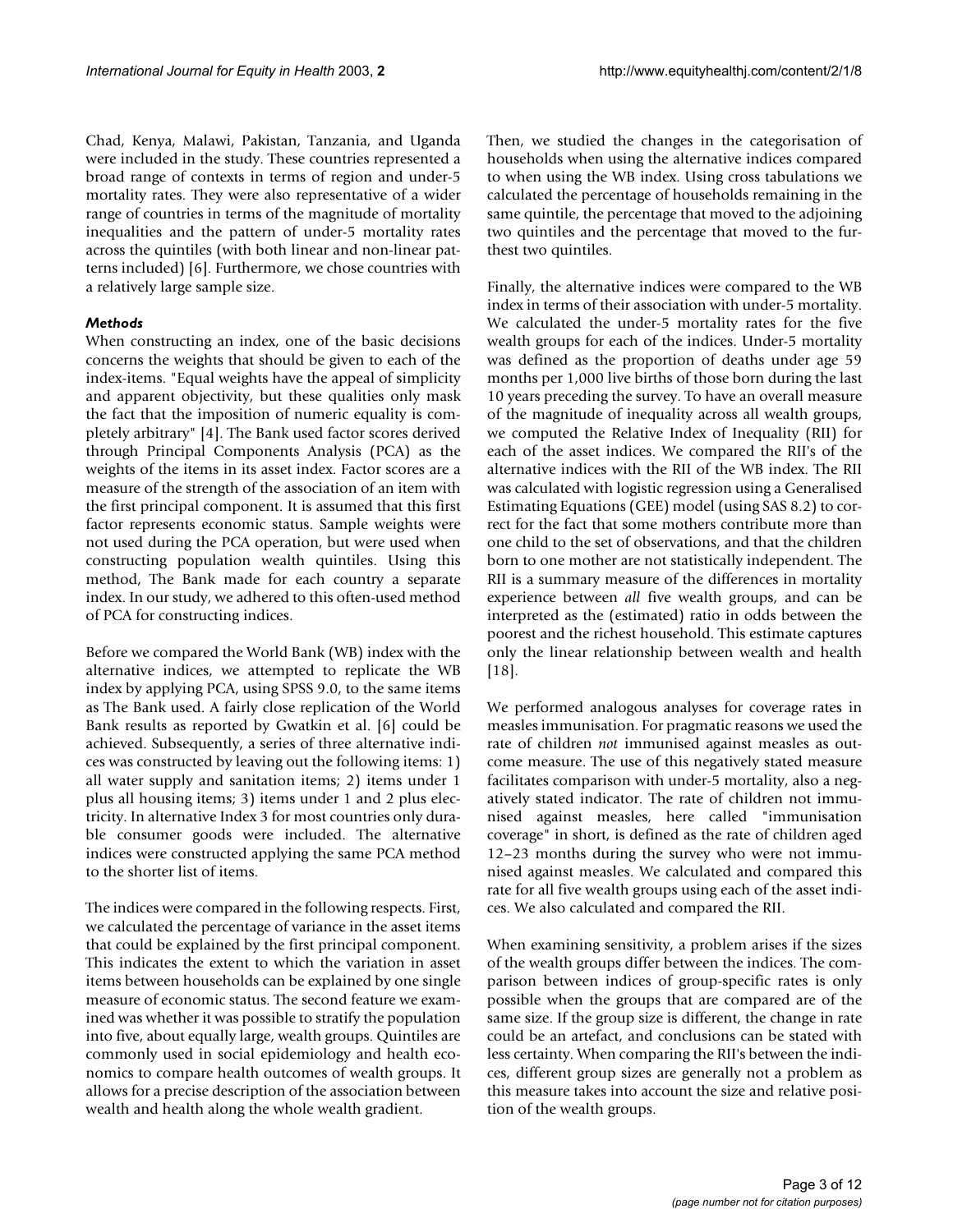#### <span id="page-3-0"></span>**Table 1: Asset items included in the indices (Indonesia)**

| X<br>electricity<br>X<br>х<br>X<br>X<br>X<br>X<br>radio or tape recorder<br>X<br>X<br>X<br>X<br>television<br>X<br>X<br>X<br>X<br>refrigerator<br>X<br>X<br>X<br>$\times$<br>bicycle<br>X<br>X<br>X<br>X<br>motorcycle or motorboat<br>$\times$<br>X<br>X<br>X<br>car<br>X<br>X<br>X<br>X<br>gas stove<br>X<br>X<br>X<br>X<br>kerosene stove<br>X<br>$\pmb{\times}$<br>X<br>X<br>electric stove<br>X<br>public toilet<br>X<br>private toilet<br>bush, field as latrine<br>X<br>$\times$<br>other latrine<br>X<br>drinking water piped in residence<br>X<br>drinking water piped into yard<br>X<br>drinking river, canal, surface water<br>X<br>drinking from public faucet (piped)<br>X<br>drinking from well with pump<br>X<br>drinking rainwater<br>X<br>other drinking water<br>X<br>drinking from protected well<br>X<br>drinking from unprotected well<br>X<br>dirt, sand, dung floor<br>X<br>X<br>X<br>wood, plank floor<br>X<br>ceramic, marble floor<br>X<br>brick floor<br>X<br>X<br>$\times$<br>X<br>bamboo floor<br>X<br>cement, ceramic tile floor<br>X<br>X<br>other floor<br>X<br>X<br>tile roof<br>X<br>X<br>X<br>concrete roof<br>X<br>X<br>asbestos or zinc roof<br>X<br>X<br>wooden roof<br>X<br>X<br>leaves roof<br>X<br>X<br>other roof<br>X<br>wall of bamboo or wood planks<br>X<br>X<br>X<br>other wall<br>X<br>X<br>bamboo wall<br>X<br>X<br>clay brick wall | <b>WB</b> index | Index I | Index 2 | Index 3 |
|--------------------------------------------------------------------------------------------------------------------------------------------------------------------------------------------------------------------------------------------------------------------------------------------------------------------------------------------------------------------------------------------------------------------------------------------------------------------------------------------------------------------------------------------------------------------------------------------------------------------------------------------------------------------------------------------------------------------------------------------------------------------------------------------------------------------------------------------------------------------------------------------------------------------------------------------------------------------------------------------------------------------------------------------------------------------------------------------------------------------------------------------------------------------------------------------------------------------------------------------------------------------------------------------------------------------------------------------------------------------------------------|-----------------|---------|---------|---------|
|                                                                                                                                                                                                                                                                                                                                                                                                                                                                                                                                                                                                                                                                                                                                                                                                                                                                                                                                                                                                                                                                                                                                                                                                                                                                                                                                                                                      |                 |         |         |         |
|                                                                                                                                                                                                                                                                                                                                                                                                                                                                                                                                                                                                                                                                                                                                                                                                                                                                                                                                                                                                                                                                                                                                                                                                                                                                                                                                                                                      |                 |         |         |         |
|                                                                                                                                                                                                                                                                                                                                                                                                                                                                                                                                                                                                                                                                                                                                                                                                                                                                                                                                                                                                                                                                                                                                                                                                                                                                                                                                                                                      |                 |         |         |         |
|                                                                                                                                                                                                                                                                                                                                                                                                                                                                                                                                                                                                                                                                                                                                                                                                                                                                                                                                                                                                                                                                                                                                                                                                                                                                                                                                                                                      |                 |         |         |         |
|                                                                                                                                                                                                                                                                                                                                                                                                                                                                                                                                                                                                                                                                                                                                                                                                                                                                                                                                                                                                                                                                                                                                                                                                                                                                                                                                                                                      |                 |         |         |         |
|                                                                                                                                                                                                                                                                                                                                                                                                                                                                                                                                                                                                                                                                                                                                                                                                                                                                                                                                                                                                                                                                                                                                                                                                                                                                                                                                                                                      |                 |         |         |         |
|                                                                                                                                                                                                                                                                                                                                                                                                                                                                                                                                                                                                                                                                                                                                                                                                                                                                                                                                                                                                                                                                                                                                                                                                                                                                                                                                                                                      |                 |         |         |         |
|                                                                                                                                                                                                                                                                                                                                                                                                                                                                                                                                                                                                                                                                                                                                                                                                                                                                                                                                                                                                                                                                                                                                                                                                                                                                                                                                                                                      |                 |         |         |         |
|                                                                                                                                                                                                                                                                                                                                                                                                                                                                                                                                                                                                                                                                                                                                                                                                                                                                                                                                                                                                                                                                                                                                                                                                                                                                                                                                                                                      |                 |         |         |         |
|                                                                                                                                                                                                                                                                                                                                                                                                                                                                                                                                                                                                                                                                                                                                                                                                                                                                                                                                                                                                                                                                                                                                                                                                                                                                                                                                                                                      |                 |         |         |         |
|                                                                                                                                                                                                                                                                                                                                                                                                                                                                                                                                                                                                                                                                                                                                                                                                                                                                                                                                                                                                                                                                                                                                                                                                                                                                                                                                                                                      |                 |         |         |         |
|                                                                                                                                                                                                                                                                                                                                                                                                                                                                                                                                                                                                                                                                                                                                                                                                                                                                                                                                                                                                                                                                                                                                                                                                                                                                                                                                                                                      |                 |         |         |         |
|                                                                                                                                                                                                                                                                                                                                                                                                                                                                                                                                                                                                                                                                                                                                                                                                                                                                                                                                                                                                                                                                                                                                                                                                                                                                                                                                                                                      |                 |         |         |         |
|                                                                                                                                                                                                                                                                                                                                                                                                                                                                                                                                                                                                                                                                                                                                                                                                                                                                                                                                                                                                                                                                                                                                                                                                                                                                                                                                                                                      |                 |         |         |         |
|                                                                                                                                                                                                                                                                                                                                                                                                                                                                                                                                                                                                                                                                                                                                                                                                                                                                                                                                                                                                                                                                                                                                                                                                                                                                                                                                                                                      |                 |         |         |         |
|                                                                                                                                                                                                                                                                                                                                                                                                                                                                                                                                                                                                                                                                                                                                                                                                                                                                                                                                                                                                                                                                                                                                                                                                                                                                                                                                                                                      |                 |         |         |         |
|                                                                                                                                                                                                                                                                                                                                                                                                                                                                                                                                                                                                                                                                                                                                                                                                                                                                                                                                                                                                                                                                                                                                                                                                                                                                                                                                                                                      |                 |         |         |         |
|                                                                                                                                                                                                                                                                                                                                                                                                                                                                                                                                                                                                                                                                                                                                                                                                                                                                                                                                                                                                                                                                                                                                                                                                                                                                                                                                                                                      |                 |         |         |         |
|                                                                                                                                                                                                                                                                                                                                                                                                                                                                                                                                                                                                                                                                                                                                                                                                                                                                                                                                                                                                                                                                                                                                                                                                                                                                                                                                                                                      |                 |         |         |         |
|                                                                                                                                                                                                                                                                                                                                                                                                                                                                                                                                                                                                                                                                                                                                                                                                                                                                                                                                                                                                                                                                                                                                                                                                                                                                                                                                                                                      |                 |         |         |         |
|                                                                                                                                                                                                                                                                                                                                                                                                                                                                                                                                                                                                                                                                                                                                                                                                                                                                                                                                                                                                                                                                                                                                                                                                                                                                                                                                                                                      |                 |         |         |         |
|                                                                                                                                                                                                                                                                                                                                                                                                                                                                                                                                                                                                                                                                                                                                                                                                                                                                                                                                                                                                                                                                                                                                                                                                                                                                                                                                                                                      |                 |         |         |         |
|                                                                                                                                                                                                                                                                                                                                                                                                                                                                                                                                                                                                                                                                                                                                                                                                                                                                                                                                                                                                                                                                                                                                                                                                                                                                                                                                                                                      |                 |         |         |         |
|                                                                                                                                                                                                                                                                                                                                                                                                                                                                                                                                                                                                                                                                                                                                                                                                                                                                                                                                                                                                                                                                                                                                                                                                                                                                                                                                                                                      |                 |         |         |         |
|                                                                                                                                                                                                                                                                                                                                                                                                                                                                                                                                                                                                                                                                                                                                                                                                                                                                                                                                                                                                                                                                                                                                                                                                                                                                                                                                                                                      |                 |         |         |         |
|                                                                                                                                                                                                                                                                                                                                                                                                                                                                                                                                                                                                                                                                                                                                                                                                                                                                                                                                                                                                                                                                                                                                                                                                                                                                                                                                                                                      |                 |         |         |         |
|                                                                                                                                                                                                                                                                                                                                                                                                                                                                                                                                                                                                                                                                                                                                                                                                                                                                                                                                                                                                                                                                                                                                                                                                                                                                                                                                                                                      |                 |         |         |         |
|                                                                                                                                                                                                                                                                                                                                                                                                                                                                                                                                                                                                                                                                                                                                                                                                                                                                                                                                                                                                                                                                                                                                                                                                                                                                                                                                                                                      |                 |         |         |         |
|                                                                                                                                                                                                                                                                                                                                                                                                                                                                                                                                                                                                                                                                                                                                                                                                                                                                                                                                                                                                                                                                                                                                                                                                                                                                                                                                                                                      |                 |         |         |         |
|                                                                                                                                                                                                                                                                                                                                                                                                                                                                                                                                                                                                                                                                                                                                                                                                                                                                                                                                                                                                                                                                                                                                                                                                                                                                                                                                                                                      |                 |         |         |         |
|                                                                                                                                                                                                                                                                                                                                                                                                                                                                                                                                                                                                                                                                                                                                                                                                                                                                                                                                                                                                                                                                                                                                                                                                                                                                                                                                                                                      |                 |         |         |         |
|                                                                                                                                                                                                                                                                                                                                                                                                                                                                                                                                                                                                                                                                                                                                                                                                                                                                                                                                                                                                                                                                                                                                                                                                                                                                                                                                                                                      |                 |         |         |         |
|                                                                                                                                                                                                                                                                                                                                                                                                                                                                                                                                                                                                                                                                                                                                                                                                                                                                                                                                                                                                                                                                                                                                                                                                                                                                                                                                                                                      |                 |         |         |         |
|                                                                                                                                                                                                                                                                                                                                                                                                                                                                                                                                                                                                                                                                                                                                                                                                                                                                                                                                                                                                                                                                                                                                                                                                                                                                                                                                                                                      |                 |         |         |         |
|                                                                                                                                                                                                                                                                                                                                                                                                                                                                                                                                                                                                                                                                                                                                                                                                                                                                                                                                                                                                                                                                                                                                                                                                                                                                                                                                                                                      |                 |         |         |         |
|                                                                                                                                                                                                                                                                                                                                                                                                                                                                                                                                                                                                                                                                                                                                                                                                                                                                                                                                                                                                                                                                                                                                                                                                                                                                                                                                                                                      |                 |         |         |         |
|                                                                                                                                                                                                                                                                                                                                                                                                                                                                                                                                                                                                                                                                                                                                                                                                                                                                                                                                                                                                                                                                                                                                                                                                                                                                                                                                                                                      |                 |         |         |         |
|                                                                                                                                                                                                                                                                                                                                                                                                                                                                                                                                                                                                                                                                                                                                                                                                                                                                                                                                                                                                                                                                                                                                                                                                                                                                                                                                                                                      |                 |         |         |         |
|                                                                                                                                                                                                                                                                                                                                                                                                                                                                                                                                                                                                                                                                                                                                                                                                                                                                                                                                                                                                                                                                                                                                                                                                                                                                                                                                                                                      |                 |         |         |         |
|                                                                                                                                                                                                                                                                                                                                                                                                                                                                                                                                                                                                                                                                                                                                                                                                                                                                                                                                                                                                                                                                                                                                                                                                                                                                                                                                                                                      |                 |         |         |         |

X shows the items that were included in the respective asset indices

#### **Results**

Table [1](#page-3-0) shows the asset items that were included in the four indices for Indonesia. Similar lists of assets were used for the other countries.

The proportion of variance between households in the ownership of assets that is explained by the WB index is quite low (between 12 and 20%). The percentage of explained variance increased upon exclusion of items from the index to an average of 35% in the third, shortest, alternative index including only consumer goods (Table [2\)](#page-4-0).

Using the WB index and Index 1 it was possible to distinguish five, equally sized, wealth groups for all countries (Table 3). When using Index 2 and 3, consisting of much shorter lists of items, this was not always possible. In these cases, some wealth groups became very large, while others small or even empty. An extreme example is Chad, where, when using Index 2 and 3 it became impossible to distinguish between the poorest 59% of the population. The reason is that none of the households in this group owned durable consumer goods or electricity, the only items included in Index 2 and 3. Only for Indonesia and Uganda it was possible to make a refined stratification when using all the indices. For Uganda this was depend-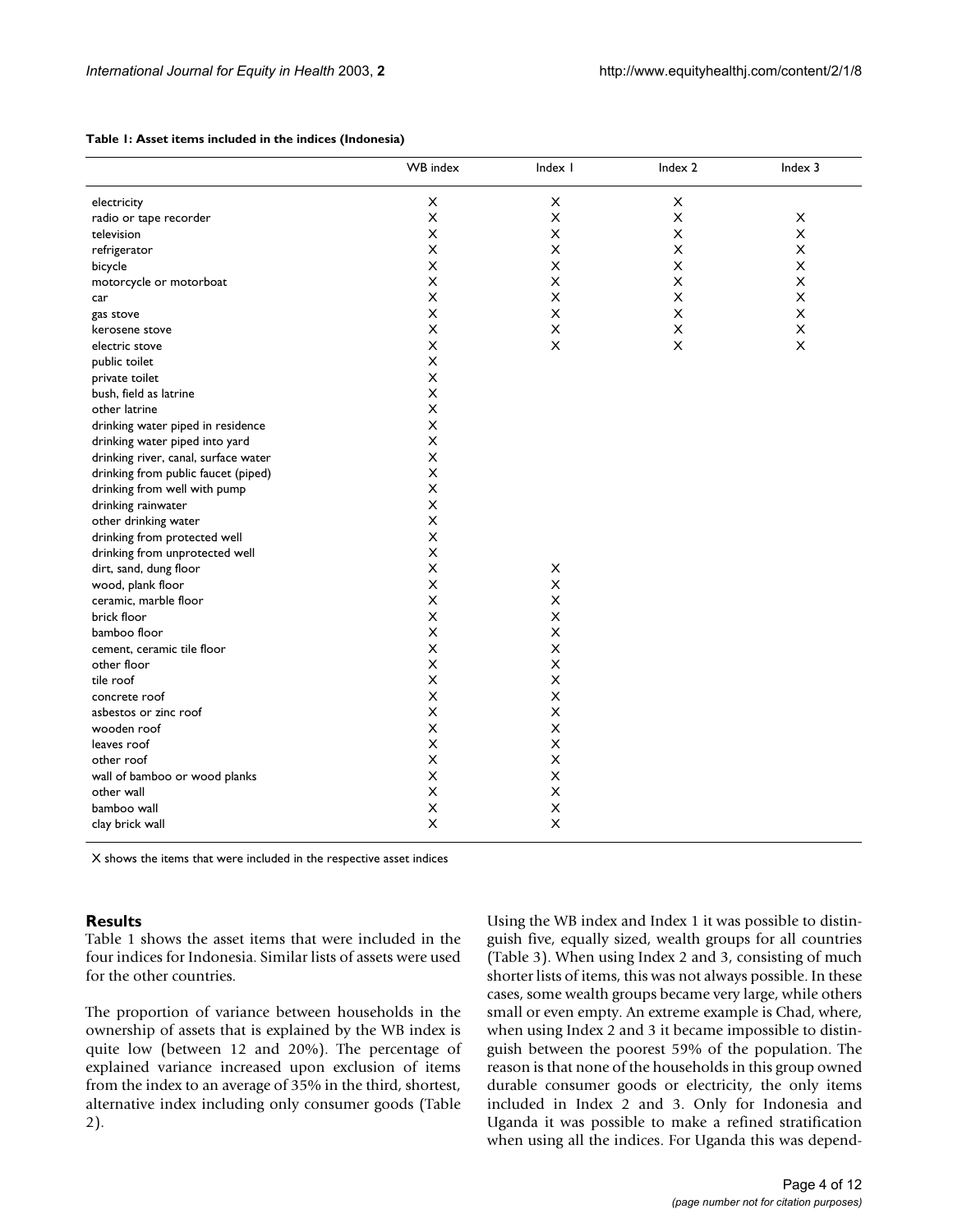| Country   | WB index       | Index I | Index 2 | Index 3 |
|-----------|----------------|---------|---------|---------|
| Bolivia   | 17             | 20      | 43      | 43      |
| Brazil    | $\overline{1}$ | 15      | 40      | 43      |
| Cameroon  | 20             | 29      | 38      | 36      |
| Chad      | 9              | 30      | 39      | 38      |
| Indonesia | 4              | 17      | 31      | 32      |
| Kenya     | 17             | 23      | 37      | 37      |
| Malawi    | 8              | 24      | 25      | 27      |
| Pakistan  | 20             | 27      | 38      | 40      |
| Tanzania  | 16             | 24      | 36      | 36      |
| Uganda    | 2              | 19      | 25      | 23      |

#### <span id="page-4-0"></span>**Table 2: Percentage of variance explained by the first factor**

#### **Table 3: Percentage of household members in each wealth group**

|               |                 | Wealth Group    |              |                |              |         |  |
|---------------|-----------------|-----------------|--------------|----------------|--------------|---------|--|
| Country       | Wealth Index    | Poorest         | Second       | Middle         | Fourth       | Richest |  |
| Bolivia       | <b>WB</b> Index | $20\,$          | 20           | 20             | 20           | 20      |  |
|               | Index I         | 20              | 20           | 20             | 20           | 20      |  |
|               | Index 2         | 27              | $\mathbf{H}$ | 25             | 17           | 21      |  |
|               | Index 3         | $\overline{10}$ | 26           | 26             | 8            | 21      |  |
| <b>Brazil</b> | <b>WB</b> Index | $20\,$          | 20           | 20             | 20           | 20      |  |
|               | Index I         | 20              | 20           | 20             | 21           | 9       |  |
|               | Index 2         | 20              | 20           | 31             | ı            | 29      |  |
|               | Index 3         | 20              | 20           | 31             | $\mathbf{I}$ | 29      |  |
| Cameroon      | <b>WB</b> Index | $20\,$          | 20           | 20             | 20           | 20      |  |
|               | Index I         | 20              | 21           | 9              | 20           | 20      |  |
|               | Index 2         | 34              | 8            | 8              | 9            | 21      |  |
|               | Index 3         | 6               | 31           | 31             | 12           | 20      |  |
| Chad          | <b>WB</b> Index | 21              | 9            | 20             | 20           | 20      |  |
|               | Index I         | 22              | 9            | 9              | 20           | 20      |  |
|               | Index 2         | $\mathbf a$     | 59           | $\mathbf{a}$   | 27           | 15      |  |
|               | Index 3         | $\mathbf a$     | 59           | $\mathbf a$    | 27           | 4       |  |
| Indonesia     | <b>WB</b> Index | 20              | 20           | 20             | 20           | 20      |  |
|               | Index I         | 20              | 20           | 20             | 20           | 20      |  |
|               | Index 2         | 20              | 19           | 22             | 9            | 20      |  |
|               | Index 3         | 20              | 20           | 21             | 20           | 20      |  |
| Kenya         | <b>WB</b> Index | 20              | 20           | 20             | 20           | 20      |  |
|               | Index I         | 20              | 20           | 20             | 20           | 20      |  |
|               | Index 2         | 28              | 4            | 31             | 8            | 9       |  |
|               | Index 3         | 28              | 5            | 33             | 18           | 16      |  |
| Malawi        | <b>WB</b> Index | 9               | 21           | 20             | 20           | 20      |  |
|               | Index I         | 20              | 22           | 8              | 20           | 20      |  |
|               | Index 2         | $\mathbf{H}$    | 42           | 9              | 18           | 20      |  |
|               | Index 3         | $\mathbf{H}$    | 42           | $\overline{2}$ | 26           | 9       |  |
| Pakistan      | <b>WB</b> Index | 20              | 20           | 20             | 20           | 20      |  |
|               | Index I         | 20              | 20           | 20             | 20           | 20      |  |
|               | Index 2         | 23              | 24           | $\mathbf{H}$   | 22           | 20      |  |
|               | Index 3         | 37              | $\mathbf a$  | 23             | 21           | 20      |  |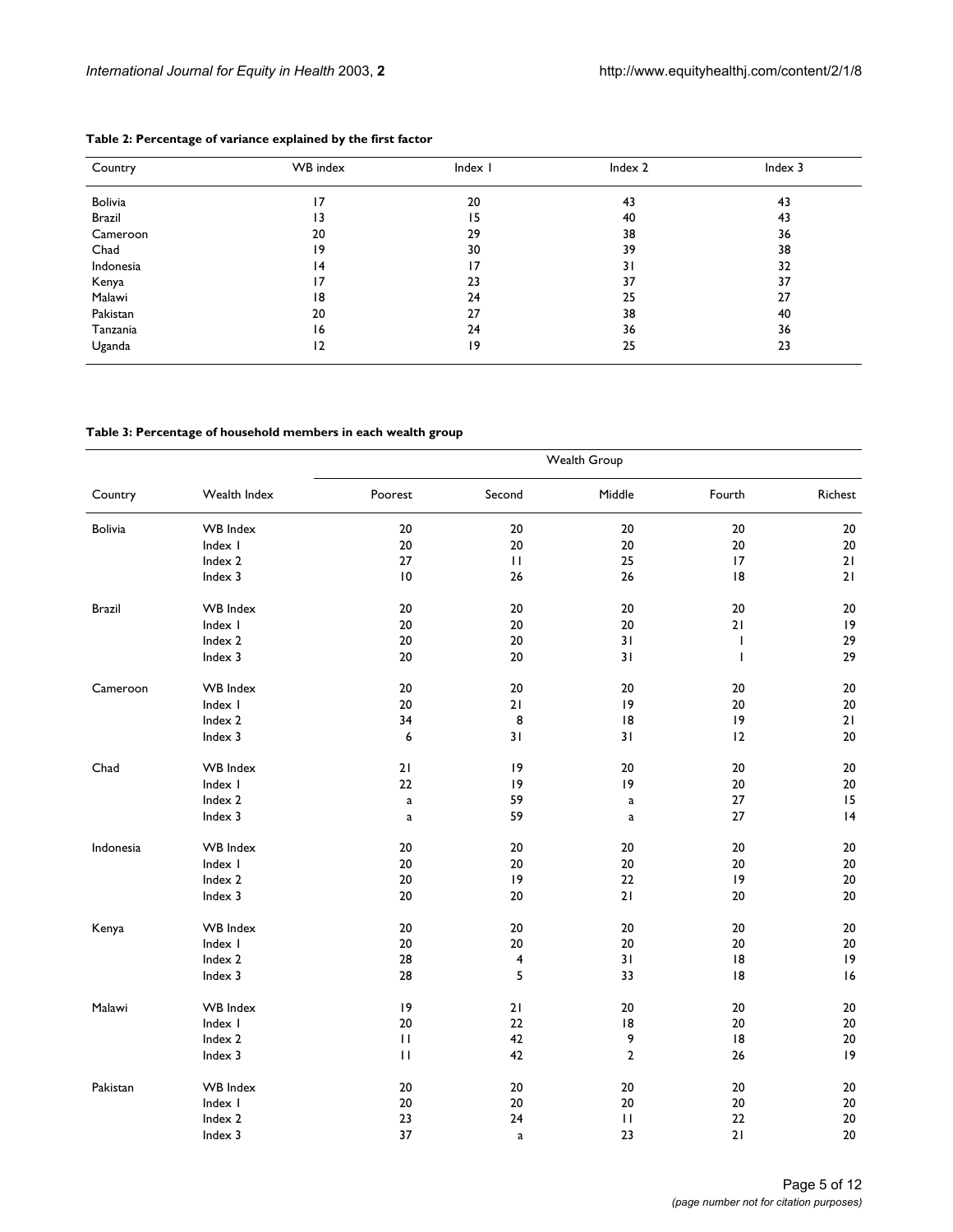| Tanzania | <b>WB</b> Index | 20 | 20 | 20 | 20 | 20 |
|----------|-----------------|----|----|----|----|----|
|          | Index I         | 20 | 20 | 21 | 20 | 20 |
|          | Index 2         | 40 | a  | 15 | 16 | 29 |
|          | Index 3         | 40 | a  | 16 | 19 | 25 |
| Uganda   | <b>WB</b> Index | 20 | 20 | 20 | 20 | 20 |
|          | Index I         | 20 | 20 | 20 | 20 | 20 |
|          | Index 2         | 18 | 21 | 23 | 19 | 20 |
|          | Index 3         | 18 | 21 | 21 | 20 | 20 |
|          |                 |    |    |    |    |    |

#### **Table 3: Percentage of household members in each wealth group** *(Continued)*

*Notes*: due to rounding off, the rows may not add up to 100%; a due to clustering of households into large groups, no households are categorised in this wealth category.

**Table 4: Change of households to other wealth groups when using alternative indices as compared to WB Index**

| Country   | Wealth Index | % in same wealth group | % moving I wealth group | % moving 2 or more<br>wealth groups |
|-----------|--------------|------------------------|-------------------------|-------------------------------------|
| Indonesia | Index I      | 73                     | 27                      |                                     |
|           | Index 2      | 53                     | 38                      |                                     |
|           | Index 3      | 50                     | 37                      | 13                                  |
| Uganda    | Index I      | 72                     | 24                      |                                     |
|           | Index 2      | 56                     | 35                      |                                     |
|           | Index $3$    | 54                     | 36                      | 10                                  |

*Note*: due to rounding off, the rows may not add up to 100%

ent on the inclusion of one specific item in the index, i.e. food sufficiency. Upon exclusion of this item from the indices, heaping of the poorest 40% occurred when using Index 2 and 3.

The categorisation of the households into wealth groups was sensitive to the measure of economic status used (Table 4). The results are only shown for Indonesia and Uganda, the countries for which a refined stratification could be made using all the indices. For these two countries, on average 27% of the households was categorised into a different quintile when using Index 1. Largest changes were observed when using Index 2 and 3, where on average about 47% of the households had shifted to another quintile. Most of these households moved to an adjoining quintile, while on average 10% of all households moved to a further quintile. When considering all ten countries, at least 18% of the households was categorised into a different quintile when using Index 1 (results not shown).

Similar results were obtained when excluding those cases for which the change in RII could be an artefact. This is the case for some countries when using Indices 2 and 3, due to (a) the lack of a fine stratification of the population over five groups of equal size in combination with (b) a non-linear character of the association between mortality and the relative wealth measure. These cases are indicated in Tables [5](#page-6-0) and [6](#page-7-0) within parenthesis.

For almost all countries, the magnitude of inequality in mortality was sensitive to the use of at least one of the alternative indices (Table [5\)](#page-6-0). For four of the ten countries, we observed a minor (10–30%) change in RII, while for five other countries the change was substantial (>30%). While for five countries inequality decreased when using alternative indices, for some (2) countries inequality increased compared to the WB index, and for others (2) there was a mixed pattern of an increase in inequality when using some alternative indices, and a decrease in inequality when using others.

The magnitude of inequality in immunisation coverage changed for all countries when using alternative wealth measures (Table [6\)](#page-7-0). For five of the ten countries there was a minor (10–30%) change in RII, while for the remaining countries the RII was substantially (>30%) sensitive. Inequality decreased for five of the countries, when using an alternative index. For one country there was an increase, and for four countries a mixed pattern of increase when using some indices, and a decrease when using others. When excluding the countries where the RII estimates for Indices 2 and 3 may be biased due to reasons mentioned above, the conclusions remained roughly the same.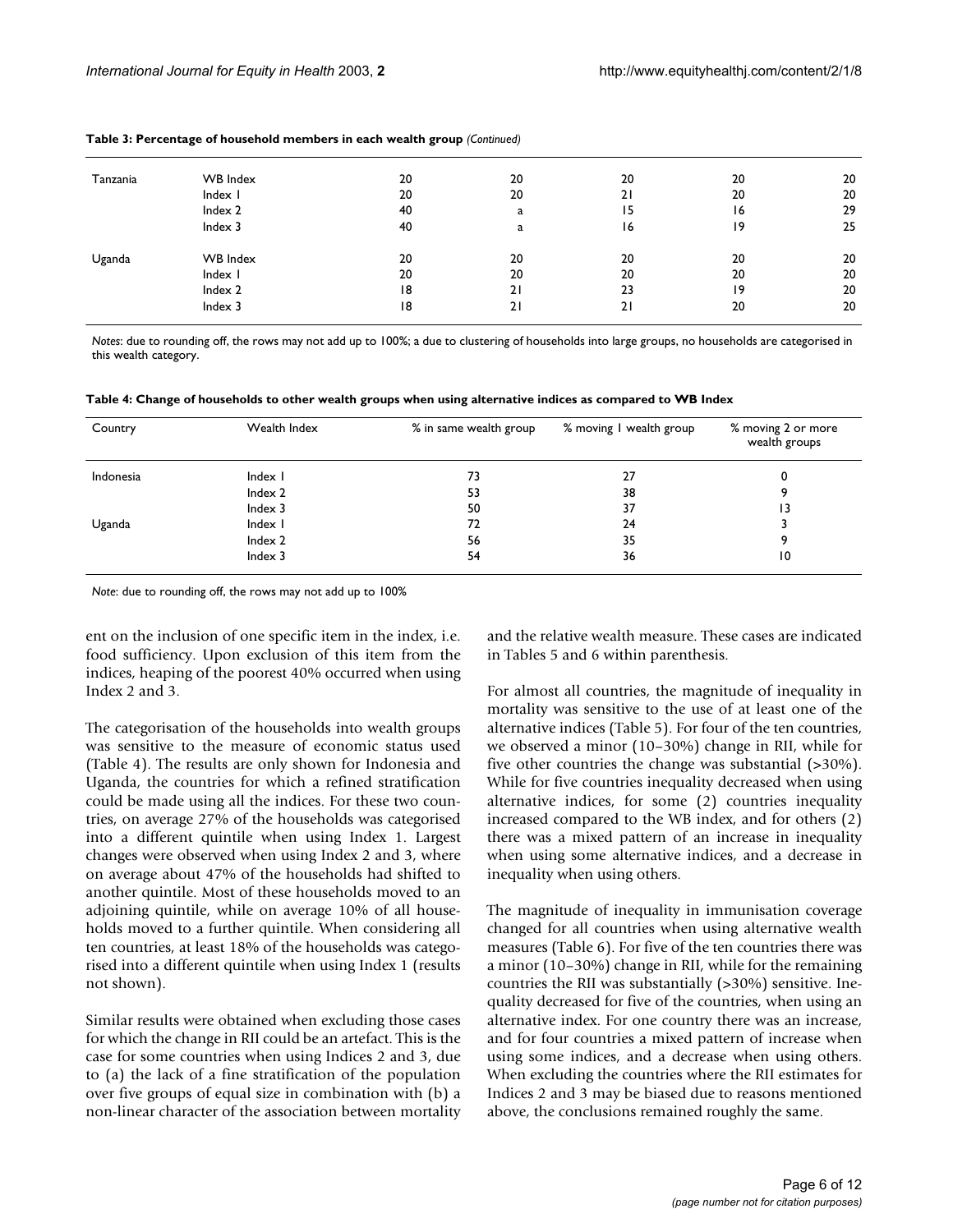|                |                 | Under-5 mortality rates (per 1,000 live births) |        |             |              |         |               | 95% CI for RII |       |
|----------------|-----------------|-------------------------------------------------|--------|-------------|--------------|---------|---------------|----------------|-------|
| Country        | Wealth<br>Index | Poorest                                         | Second | Middle      | Fourth       | Richest | <b>RII</b>    | low            | up    |
| <b>Bolivia</b> | <b>WB</b> Index | 135.1                                           | 106.0  | 93.4        | 39.8         | 32.2    | 6.30          | 4.76           | 8.34  |
|                | Index I         | 134.6                                           | 103.0  | 96.0        | 45.0         | 28.8    | 6.04          | 4.58           | 7.97  |
|                | Index 2         | 130.1                                           | 99.3   | 94.2        | 44.I         | 32.7    | 5.89          | 4.43           | 7.83  |
|                | Index 3         | 126.2                                           | 120.7  | 92.4        | 46.4         | 32.7    | $5.29 +$      | 4.02           | 6.96  |
| Brazil         | WB Index        | 89.4                                            | 52.5   | 36.2        | 26.1         | 29.3    | 6.41          | 4.02           | 10.22 |
|                | Index I         | 88.3                                            | 49.4   | 36.6        | 27.2         | 33.0    | $5.55 +$      | 3.51           | 8.78  |
|                | Index 2         | 89.8                                            | 47.7   | 38.7        | $\mathbf a$  | 27.0    | $[5.60 +]$    | 3.66           | 8.58  |
|                | Index 3         | 90.6                                            | 47.5   | 38.7        | $\mathbf{a}$ | 26.8    | $[5.71 +]$    | 3.73           | 8.74  |
| Cameroon       | <b>WB</b> Index | 160.0                                           | 145.0  | 120.3       | 102.5        | 75.0    | 2.84          | 2.08           | 3.87  |
|                | Index I         | 174.9                                           | 144.4  | 113.1       | 95.4         | 72.4    | $3.34 +$      | 2.41           | 4.61  |
|                | Index 2         | 146.9                                           | 168.0  | 115.4       | 99.7         | 74.4    | 2.77          | 2.03           | 3.78  |
|                | Index 3         | $\mathbf a$                                     | 140.2  | 130.6       | 78.3         | 75.8    | 2.78          | 2.02           | 3.82  |
| Chad           | <b>WB</b> Index | 151.8                                           | 207.2  | 175.2       | 165.0        | 155.0   | 1.08          | 0.91           | 1.28  |
|                | Index I         | 146.8                                           | 186.4  | 232.5       | 154.4        | 153.7   | $1.00 + +$    | 0.85           | 1.18  |
|                | Index 2         | b                                               | 184.6  | ь           | 157.3        | 133.9   | $[1.71 + +1]$ | 1.40           | 2.10  |
|                | Index 3         | b                                               | 184.2  | b           | 157.4        | 132.4   | $[1.70 + +]$  | 1.39           | 2.09  |
| Indonesia      | <b>WB</b> Index | 97.9                                            | 67.1   | 58.0        | 44.2         | 25.6    | 4.65          | 3.55           | 6.09  |
|                | Index I         | 94.4                                            | 67.5   | 59.6        | 42.6         | 32.2    | $3.89 +$      | 2.95           | 5.14  |
|                | Index 2         | 89.7                                            | 75.3   | 62.8        | 37.1         | 31.5    | $3.90 +$      | 3.03           | 5.03  |
|                | Index 3         | 81.2                                            | 82.I   | 65.6        | 39.4         | 31.9    | $3.34 + +$    | 2.61           | 4.28  |
| Kenya          | <b>WB</b> Index | 128.0                                           | 120.9  | 79.3        | 72.9         | 54.6    | 3.29          | 2.43           | 4.46  |
|                | Index I         | 126.3                                           | 120.0  | 76.3        | 86.8         | 52.6    | 3.10          | 2.29           | 4.21  |
|                | Index 2         | 112.0                                           | 141.6  | 87.8        | 106.6        | 52.3    | $[2.11 + +]$  | 1.57           | 2.82  |
|                | Index 3         | 112.3                                           | 141.1  | 84.8        | 104.9        | 53.1    | $[2.00 + +]$  | 1.50           | 2.68  |
| Malawi         | <b>WB</b> Index | 220.0                                           | 203.4  | 225.5       | 214.6        | 159.2   | 1.31          | 1.04           | 1.64  |
|                | Index I         | 193.4                                           | 228.9  | 233.4       | 216.5        | 157.3   | $1.17 + +$    | 0.95           | 1.45  |
|                | Index 2         | 259.2                                           | 211.5  | 183.9       | 211.1        | 172.0   | $[1.49 + +]$  | 1.16           | 1.90  |
|                | Index 3         | 257.5                                           | 211.2  | $\mathbf a$ | 167.0        | 176.1   | $[1.50 + +]$  | 1.17           | 1.91  |
| Pakistan       | <b>WB</b> Index | 116.2                                           | 133.8  | 120.7       | 110.5        | 68.7    | 1.80          | 1.37           | 2.37  |
|                | Index I         | 119.2                                           | 122.4  | 134.9       | 117.9        | 64.9    | $1.59 +$      | 1.22           | 2.08  |
|                | Index 2         | 126.6                                           | 117.9  | 134.8       | 113.8        | 69.2    | [1.83]        | 1.39           | 2.42  |
|                | Index 3         | 118.3                                           | b      | 133.3       | 99.3         | 71.7    | $[1.61 +]$    | 1.22           | 2.13  |
| Tanzania       | <b>WB</b> Index | 124.2                                           | 162.1  | 125.7       | 136.2        | 85.5    | 1.48          | 1.20           | 1.83  |
|                | Index I         | 121.4                                           | 157.9  | 151.3       | 121.1        | 86.0    | 1.49          | 1.21           | 1.82  |
|                | Index 2         | 149.6                                           | b      | 133.5       | 115.4        | 102.5   | $[1.91 +1]$   | 1.51           | 2.41  |
|                | Index 3         | ь                                               | 149.3  | 132.3       | 105.7        | 106.9   | $[1.82 + +]$  | 1.44           | 2.30  |
| Uganda         | <b>WB</b> Index | 162.7                                           | 132.8  | 136.0       | 134.6        | 95.7    | 1.72          | 1.38           | 2.15  |
|                | Index I         | 157.4                                           | 145.3  | 133.6       | 129.3        | 98.5    | 1.76          | .4             | 2.19  |
|                | Index 2         | 157.6                                           | 144.3  | 136.3       | 126.9        | 99.9    | 1.77          | 1.42           | 2.21  |
|                | Index 3         | 157.6                                           | 144.2  | 135.2       | 130.3        | 98.9    | 1.76          | .4             | 2.20  |

#### <span id="page-6-0"></span>**Table 5: Under-5 mortality rates per wealth group and Relative Index of Inequality (RII)**

*Notes:* [] RII's in parentheses indicate that results may be an artefact due to combination of population heaping and a non-linear association of under-5 mortality with wealth; **a** rates are not shown due to small sample size (smaller then 500), referring to the denominator, i.e. live births during the last 10 years preceding the survey; **b** empty cell due to heaping (see Table [2](#page-4-0)); **+** 10–30% change in RII compared to the WB index; **++** >30% change in RII compared to WB index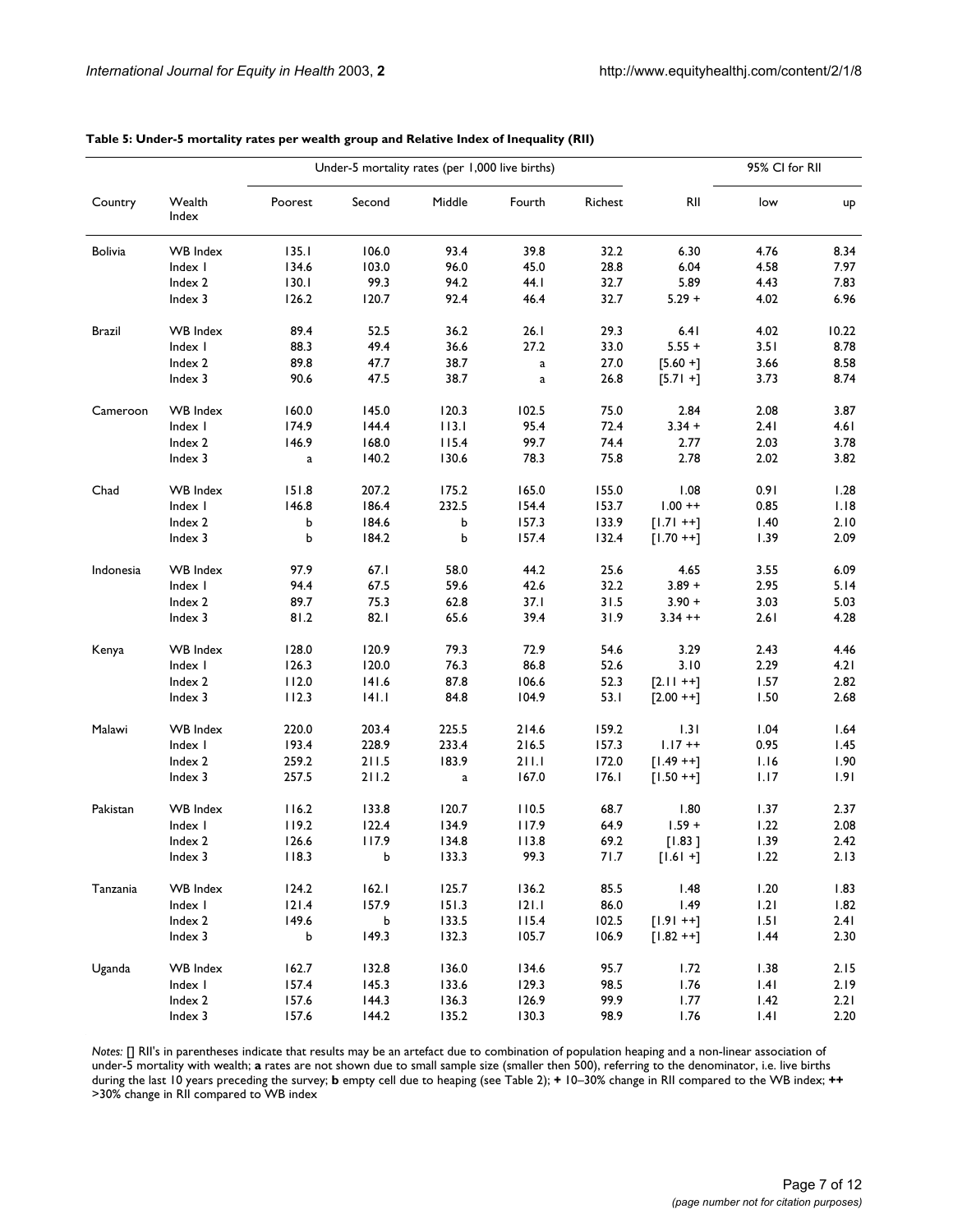| Wealth<br>Middle<br>Fourth<br>Richest<br><b>RII</b><br>Country<br>Poorest<br>Second<br>low<br>up<br>Index<br><b>Bolivia</b><br><b>WB</b> Index<br>59.5<br>59.2<br>54.3<br>47.3<br>33.6<br>3.15<br>2.02<br>4.93<br>62.6<br>51.0<br>48.0<br>33.3<br>3.30<br>2.10<br>Index I<br>58.6<br>5.18<br>59.9<br>60.9<br>53.9<br>43.9<br>35.4<br>2.18<br>Index 2<br>$3.43+$<br>5.41<br>59.8<br>44.0<br>35.4<br>5.48<br>Index 3<br>60.5<br>54.5<br>$3.46+$<br>2.18<br>26.7<br>15.0<br>7.7<br>8.4<br>10.2<br>7.14<br>2.76<br>18.46<br>Brazil<br><b>WB</b> Index<br>7.5<br>14.4<br>6.55<br>Index I<br>26.4<br>10.9<br>8.4<br>2.65<br>16.17<br>26.3<br>8.8<br>2.51<br>Index 2<br>14.5<br>9.0<br>$[5.87 +]$<br>13.74<br>$\mathbf{a}$<br>8.8<br>Index 3<br>26.2<br>14.3<br>9.0<br>2.54<br>$[5.98+]$<br>14.06<br>$\mathbf{a}$<br>39.2<br><b>WB</b> Index<br>58.0<br>59.7<br>56.5<br>23.5<br>7.02<br>3.81<br>12.94<br>Cameroon<br>62.8<br>53.1<br>33.1<br>27.0<br>$8.71 +$<br>4.51<br>Index I<br>60.5<br>16.82<br>61.8<br>49.6<br>40.1<br>27.4<br>3.72<br>Index 2<br>60.5<br>$[6.92]$<br>12.86<br>27.3<br>9.91<br>62.0<br>48.9<br>44.3<br>$[5.35+]$<br>2.89<br>Index 3<br>$\mathbf a$<br>89.9<br>72.2<br><b>WB</b> Index<br>86.7<br>82.1<br>65.9<br>7.39<br>4.43<br>12.35<br>Chad<br>90.0<br>81.9<br>76.6<br>3.22<br>9.21<br>84.9<br>64.8<br>$5.45 + +$<br>Index I<br>87.3<br>73.6<br>5.93<br>17.63<br>Index 2<br>b<br>b<br>60.1<br>$10.23 + +$<br>Index 3<br>b<br>87.4<br>b<br>73.6<br>59.2<br>$10.70 + +$<br>6.20<br>18.46<br>28.7<br><b>WB</b> Index<br>46.3<br>35.4<br>33.3<br>16.1<br>4.74<br>3.24<br>6.95<br>Indonesia<br>36.0<br>30.6<br>$4.13 +$<br>2.81<br>Index I<br>45.7<br>30.4<br>18.3<br>6.06<br>Index 2<br>43.2<br>42.3<br>29.4<br>27.6<br>18.2<br>4.55<br>3.11<br>6.65<br>42.2<br>42.0<br>29.2<br>29.3<br>5.98<br>Index 3<br>18.3<br>$4.08 +$<br>2.78<br><b>WB</b> Index<br>41.8<br>33.8<br>18.5<br>20.5<br>15.4<br>6.13<br>3.43<br>10.95<br>Kenya<br>35.5<br>20.5<br>6.02<br>3.39<br>Index I<br>39.7<br>20.6<br>15.3<br>10.66<br>43.7<br>22.7<br>28.8<br>Index 2<br>34.5<br>17.5<br>$[2.80++]$<br>1.62<br>4.83<br>34.0<br>42.2<br>21.8<br>28.6<br>20.0<br>1.36<br>4.08<br>Index 3<br>$[2.35++]$<br>25.3<br>Malawi<br><b>WB</b> Index<br>30.2<br>23.4<br>20.7<br>11.8<br>2.89<br>1.55<br>5.38<br>20.8<br>26.7<br>19.0<br>$3.26 +$<br>1.77<br>Index I<br>32.1<br>12.0<br>6.02<br>Index 2<br>26.3<br>26.8<br>21.4<br>19.4<br>15.8<br>$[2.37+]$<br>1.22<br>4.61<br>26.8<br>18.7<br>Index 3<br>26.3<br>17.6<br>1.13<br>4.39<br>$[2.23 + +]$<br>$\mathbf{a}$<br>5.13<br>Pakistan<br><b>WB</b> Index<br>75.2<br>61.6<br>52.0<br>52.6<br>28.0<br>9.00<br>15.77<br>76.9<br>51.7<br>28.3<br>9.48<br>5.50<br>Index I<br>62.0<br>52.3<br>16.33<br>76.9<br>59.7<br>53.5<br>50.0<br>29.8<br>18.21<br>Index 2<br>$[9.96+]$<br>5.45<br>66.5<br>Ь<br>60.9<br>48.5<br>30.0<br>$[7.01+]$<br>3.98<br>12.31<br>Index 3<br>30.2<br>18.0<br>Tanzania<br><b>WB</b> Index<br>40.6<br>30.6<br>13.4<br>5.80<br>3.60<br>9.35<br>31.3<br>31.4<br>21.9<br>2.67<br>36.7<br>12.3<br>$4.22 + +$<br>6.68<br>Index I<br>Index 2<br>33.0<br>36.8<br>21.1<br>17.1<br>2.13<br>5.57<br>b<br>$3.45 + +$<br>Index 3<br>b<br>32.5<br>36.7<br>18.0<br>19.6<br>$2.85$ ++<br>1.76<br>4.62<br>58.0<br>5.31<br>Uganda<br><b>WB</b> Index<br>53.8<br>42.1<br>45.6<br>28.4<br>3.49<br>2.29<br>51.5<br>49.9<br>50.5<br>48.2<br>27.8<br>$2.47 + +$<br>1.64<br>3.73<br>Index I<br>48.9<br>Index 2<br>54.4<br>46.7<br>46.1<br>34.0<br>$2.18 + +$<br>1.45<br>3.28<br>47.1<br>Index 3<br>54.4<br>46.7<br>47.9<br>34.0<br>$2.11 + +$<br>1.40<br>3.18 |  |  | % children aged 12-23 months not immunised against measles |  |  |  |  | 95% CI for RII |  |
|-------------------------------------------------------------------------------------------------------------------------------------------------------------------------------------------------------------------------------------------------------------------------------------------------------------------------------------------------------------------------------------------------------------------------------------------------------------------------------------------------------------------------------------------------------------------------------------------------------------------------------------------------------------------------------------------------------------------------------------------------------------------------------------------------------------------------------------------------------------------------------------------------------------------------------------------------------------------------------------------------------------------------------------------------------------------------------------------------------------------------------------------------------------------------------------------------------------------------------------------------------------------------------------------------------------------------------------------------------------------------------------------------------------------------------------------------------------------------------------------------------------------------------------------------------------------------------------------------------------------------------------------------------------------------------------------------------------------------------------------------------------------------------------------------------------------------------------------------------------------------------------------------------------------------------------------------------------------------------------------------------------------------------------------------------------------------------------------------------------------------------------------------------------------------------------------------------------------------------------------------------------------------------------------------------------------------------------------------------------------------------------------------------------------------------------------------------------------------------------------------------------------------------------------------------------------------------------------------------------------------------------------------------------------------------------------------------------------------------------------------------------------------------------------------------------------------------------------------------------------------------------------------------------------------------------------------------------------------------------------------------------------------------------------------------------------------------------------------------------------------------------------------------------------------------------------------------------------------------------------------------------------------------------------------------------------------------------------------------------------------------------------------------------------------------------------------------------------------------------------------------------------------------------------------------------------------------------------|--|--|------------------------------------------------------------|--|--|--|--|----------------|--|
|                                                                                                                                                                                                                                                                                                                                                                                                                                                                                                                                                                                                                                                                                                                                                                                                                                                                                                                                                                                                                                                                                                                                                                                                                                                                                                                                                                                                                                                                                                                                                                                                                                                                                                                                                                                                                                                                                                                                                                                                                                                                                                                                                                                                                                                                                                                                                                                                                                                                                                                                                                                                                                                                                                                                                                                                                                                                                                                                                                                                                                                                                                                                                                                                                                                                                                                                                                                                                                                                                                                                                                                           |  |  |                                                            |  |  |  |  |                |  |
|                                                                                                                                                                                                                                                                                                                                                                                                                                                                                                                                                                                                                                                                                                                                                                                                                                                                                                                                                                                                                                                                                                                                                                                                                                                                                                                                                                                                                                                                                                                                                                                                                                                                                                                                                                                                                                                                                                                                                                                                                                                                                                                                                                                                                                                                                                                                                                                                                                                                                                                                                                                                                                                                                                                                                                                                                                                                                                                                                                                                                                                                                                                                                                                                                                                                                                                                                                                                                                                                                                                                                                                           |  |  |                                                            |  |  |  |  |                |  |
|                                                                                                                                                                                                                                                                                                                                                                                                                                                                                                                                                                                                                                                                                                                                                                                                                                                                                                                                                                                                                                                                                                                                                                                                                                                                                                                                                                                                                                                                                                                                                                                                                                                                                                                                                                                                                                                                                                                                                                                                                                                                                                                                                                                                                                                                                                                                                                                                                                                                                                                                                                                                                                                                                                                                                                                                                                                                                                                                                                                                                                                                                                                                                                                                                                                                                                                                                                                                                                                                                                                                                                                           |  |  |                                                            |  |  |  |  |                |  |
|                                                                                                                                                                                                                                                                                                                                                                                                                                                                                                                                                                                                                                                                                                                                                                                                                                                                                                                                                                                                                                                                                                                                                                                                                                                                                                                                                                                                                                                                                                                                                                                                                                                                                                                                                                                                                                                                                                                                                                                                                                                                                                                                                                                                                                                                                                                                                                                                                                                                                                                                                                                                                                                                                                                                                                                                                                                                                                                                                                                                                                                                                                                                                                                                                                                                                                                                                                                                                                                                                                                                                                                           |  |  |                                                            |  |  |  |  |                |  |
|                                                                                                                                                                                                                                                                                                                                                                                                                                                                                                                                                                                                                                                                                                                                                                                                                                                                                                                                                                                                                                                                                                                                                                                                                                                                                                                                                                                                                                                                                                                                                                                                                                                                                                                                                                                                                                                                                                                                                                                                                                                                                                                                                                                                                                                                                                                                                                                                                                                                                                                                                                                                                                                                                                                                                                                                                                                                                                                                                                                                                                                                                                                                                                                                                                                                                                                                                                                                                                                                                                                                                                                           |  |  |                                                            |  |  |  |  |                |  |
|                                                                                                                                                                                                                                                                                                                                                                                                                                                                                                                                                                                                                                                                                                                                                                                                                                                                                                                                                                                                                                                                                                                                                                                                                                                                                                                                                                                                                                                                                                                                                                                                                                                                                                                                                                                                                                                                                                                                                                                                                                                                                                                                                                                                                                                                                                                                                                                                                                                                                                                                                                                                                                                                                                                                                                                                                                                                                                                                                                                                                                                                                                                                                                                                                                                                                                                                                                                                                                                                                                                                                                                           |  |  |                                                            |  |  |  |  |                |  |
|                                                                                                                                                                                                                                                                                                                                                                                                                                                                                                                                                                                                                                                                                                                                                                                                                                                                                                                                                                                                                                                                                                                                                                                                                                                                                                                                                                                                                                                                                                                                                                                                                                                                                                                                                                                                                                                                                                                                                                                                                                                                                                                                                                                                                                                                                                                                                                                                                                                                                                                                                                                                                                                                                                                                                                                                                                                                                                                                                                                                                                                                                                                                                                                                                                                                                                                                                                                                                                                                                                                                                                                           |  |  |                                                            |  |  |  |  |                |  |
|                                                                                                                                                                                                                                                                                                                                                                                                                                                                                                                                                                                                                                                                                                                                                                                                                                                                                                                                                                                                                                                                                                                                                                                                                                                                                                                                                                                                                                                                                                                                                                                                                                                                                                                                                                                                                                                                                                                                                                                                                                                                                                                                                                                                                                                                                                                                                                                                                                                                                                                                                                                                                                                                                                                                                                                                                                                                                                                                                                                                                                                                                                                                                                                                                                                                                                                                                                                                                                                                                                                                                                                           |  |  |                                                            |  |  |  |  |                |  |
|                                                                                                                                                                                                                                                                                                                                                                                                                                                                                                                                                                                                                                                                                                                                                                                                                                                                                                                                                                                                                                                                                                                                                                                                                                                                                                                                                                                                                                                                                                                                                                                                                                                                                                                                                                                                                                                                                                                                                                                                                                                                                                                                                                                                                                                                                                                                                                                                                                                                                                                                                                                                                                                                                                                                                                                                                                                                                                                                                                                                                                                                                                                                                                                                                                                                                                                                                                                                                                                                                                                                                                                           |  |  |                                                            |  |  |  |  |                |  |
|                                                                                                                                                                                                                                                                                                                                                                                                                                                                                                                                                                                                                                                                                                                                                                                                                                                                                                                                                                                                                                                                                                                                                                                                                                                                                                                                                                                                                                                                                                                                                                                                                                                                                                                                                                                                                                                                                                                                                                                                                                                                                                                                                                                                                                                                                                                                                                                                                                                                                                                                                                                                                                                                                                                                                                                                                                                                                                                                                                                                                                                                                                                                                                                                                                                                                                                                                                                                                                                                                                                                                                                           |  |  |                                                            |  |  |  |  |                |  |
|                                                                                                                                                                                                                                                                                                                                                                                                                                                                                                                                                                                                                                                                                                                                                                                                                                                                                                                                                                                                                                                                                                                                                                                                                                                                                                                                                                                                                                                                                                                                                                                                                                                                                                                                                                                                                                                                                                                                                                                                                                                                                                                                                                                                                                                                                                                                                                                                                                                                                                                                                                                                                                                                                                                                                                                                                                                                                                                                                                                                                                                                                                                                                                                                                                                                                                                                                                                                                                                                                                                                                                                           |  |  |                                                            |  |  |  |  |                |  |
|                                                                                                                                                                                                                                                                                                                                                                                                                                                                                                                                                                                                                                                                                                                                                                                                                                                                                                                                                                                                                                                                                                                                                                                                                                                                                                                                                                                                                                                                                                                                                                                                                                                                                                                                                                                                                                                                                                                                                                                                                                                                                                                                                                                                                                                                                                                                                                                                                                                                                                                                                                                                                                                                                                                                                                                                                                                                                                                                                                                                                                                                                                                                                                                                                                                                                                                                                                                                                                                                                                                                                                                           |  |  |                                                            |  |  |  |  |                |  |
|                                                                                                                                                                                                                                                                                                                                                                                                                                                                                                                                                                                                                                                                                                                                                                                                                                                                                                                                                                                                                                                                                                                                                                                                                                                                                                                                                                                                                                                                                                                                                                                                                                                                                                                                                                                                                                                                                                                                                                                                                                                                                                                                                                                                                                                                                                                                                                                                                                                                                                                                                                                                                                                                                                                                                                                                                                                                                                                                                                                                                                                                                                                                                                                                                                                                                                                                                                                                                                                                                                                                                                                           |  |  |                                                            |  |  |  |  |                |  |
|                                                                                                                                                                                                                                                                                                                                                                                                                                                                                                                                                                                                                                                                                                                                                                                                                                                                                                                                                                                                                                                                                                                                                                                                                                                                                                                                                                                                                                                                                                                                                                                                                                                                                                                                                                                                                                                                                                                                                                                                                                                                                                                                                                                                                                                                                                                                                                                                                                                                                                                                                                                                                                                                                                                                                                                                                                                                                                                                                                                                                                                                                                                                                                                                                                                                                                                                                                                                                                                                                                                                                                                           |  |  |                                                            |  |  |  |  |                |  |
|                                                                                                                                                                                                                                                                                                                                                                                                                                                                                                                                                                                                                                                                                                                                                                                                                                                                                                                                                                                                                                                                                                                                                                                                                                                                                                                                                                                                                                                                                                                                                                                                                                                                                                                                                                                                                                                                                                                                                                                                                                                                                                                                                                                                                                                                                                                                                                                                                                                                                                                                                                                                                                                                                                                                                                                                                                                                                                                                                                                                                                                                                                                                                                                                                                                                                                                                                                                                                                                                                                                                                                                           |  |  |                                                            |  |  |  |  |                |  |
|                                                                                                                                                                                                                                                                                                                                                                                                                                                                                                                                                                                                                                                                                                                                                                                                                                                                                                                                                                                                                                                                                                                                                                                                                                                                                                                                                                                                                                                                                                                                                                                                                                                                                                                                                                                                                                                                                                                                                                                                                                                                                                                                                                                                                                                                                                                                                                                                                                                                                                                                                                                                                                                                                                                                                                                                                                                                                                                                                                                                                                                                                                                                                                                                                                                                                                                                                                                                                                                                                                                                                                                           |  |  |                                                            |  |  |  |  |                |  |
|                                                                                                                                                                                                                                                                                                                                                                                                                                                                                                                                                                                                                                                                                                                                                                                                                                                                                                                                                                                                                                                                                                                                                                                                                                                                                                                                                                                                                                                                                                                                                                                                                                                                                                                                                                                                                                                                                                                                                                                                                                                                                                                                                                                                                                                                                                                                                                                                                                                                                                                                                                                                                                                                                                                                                                                                                                                                                                                                                                                                                                                                                                                                                                                                                                                                                                                                                                                                                                                                                                                                                                                           |  |  |                                                            |  |  |  |  |                |  |
|                                                                                                                                                                                                                                                                                                                                                                                                                                                                                                                                                                                                                                                                                                                                                                                                                                                                                                                                                                                                                                                                                                                                                                                                                                                                                                                                                                                                                                                                                                                                                                                                                                                                                                                                                                                                                                                                                                                                                                                                                                                                                                                                                                                                                                                                                                                                                                                                                                                                                                                                                                                                                                                                                                                                                                                                                                                                                                                                                                                                                                                                                                                                                                                                                                                                                                                                                                                                                                                                                                                                                                                           |  |  |                                                            |  |  |  |  |                |  |
|                                                                                                                                                                                                                                                                                                                                                                                                                                                                                                                                                                                                                                                                                                                                                                                                                                                                                                                                                                                                                                                                                                                                                                                                                                                                                                                                                                                                                                                                                                                                                                                                                                                                                                                                                                                                                                                                                                                                                                                                                                                                                                                                                                                                                                                                                                                                                                                                                                                                                                                                                                                                                                                                                                                                                                                                                                                                                                                                                                                                                                                                                                                                                                                                                                                                                                                                                                                                                                                                                                                                                                                           |  |  |                                                            |  |  |  |  |                |  |
|                                                                                                                                                                                                                                                                                                                                                                                                                                                                                                                                                                                                                                                                                                                                                                                                                                                                                                                                                                                                                                                                                                                                                                                                                                                                                                                                                                                                                                                                                                                                                                                                                                                                                                                                                                                                                                                                                                                                                                                                                                                                                                                                                                                                                                                                                                                                                                                                                                                                                                                                                                                                                                                                                                                                                                                                                                                                                                                                                                                                                                                                                                                                                                                                                                                                                                                                                                                                                                                                                                                                                                                           |  |  |                                                            |  |  |  |  |                |  |
|                                                                                                                                                                                                                                                                                                                                                                                                                                                                                                                                                                                                                                                                                                                                                                                                                                                                                                                                                                                                                                                                                                                                                                                                                                                                                                                                                                                                                                                                                                                                                                                                                                                                                                                                                                                                                                                                                                                                                                                                                                                                                                                                                                                                                                                                                                                                                                                                                                                                                                                                                                                                                                                                                                                                                                                                                                                                                                                                                                                                                                                                                                                                                                                                                                                                                                                                                                                                                                                                                                                                                                                           |  |  |                                                            |  |  |  |  |                |  |
|                                                                                                                                                                                                                                                                                                                                                                                                                                                                                                                                                                                                                                                                                                                                                                                                                                                                                                                                                                                                                                                                                                                                                                                                                                                                                                                                                                                                                                                                                                                                                                                                                                                                                                                                                                                                                                                                                                                                                                                                                                                                                                                                                                                                                                                                                                                                                                                                                                                                                                                                                                                                                                                                                                                                                                                                                                                                                                                                                                                                                                                                                                                                                                                                                                                                                                                                                                                                                                                                                                                                                                                           |  |  |                                                            |  |  |  |  |                |  |
|                                                                                                                                                                                                                                                                                                                                                                                                                                                                                                                                                                                                                                                                                                                                                                                                                                                                                                                                                                                                                                                                                                                                                                                                                                                                                                                                                                                                                                                                                                                                                                                                                                                                                                                                                                                                                                                                                                                                                                                                                                                                                                                                                                                                                                                                                                                                                                                                                                                                                                                                                                                                                                                                                                                                                                                                                                                                                                                                                                                                                                                                                                                                                                                                                                                                                                                                                                                                                                                                                                                                                                                           |  |  |                                                            |  |  |  |  |                |  |
|                                                                                                                                                                                                                                                                                                                                                                                                                                                                                                                                                                                                                                                                                                                                                                                                                                                                                                                                                                                                                                                                                                                                                                                                                                                                                                                                                                                                                                                                                                                                                                                                                                                                                                                                                                                                                                                                                                                                                                                                                                                                                                                                                                                                                                                                                                                                                                                                                                                                                                                                                                                                                                                                                                                                                                                                                                                                                                                                                                                                                                                                                                                                                                                                                                                                                                                                                                                                                                                                                                                                                                                           |  |  |                                                            |  |  |  |  |                |  |
|                                                                                                                                                                                                                                                                                                                                                                                                                                                                                                                                                                                                                                                                                                                                                                                                                                                                                                                                                                                                                                                                                                                                                                                                                                                                                                                                                                                                                                                                                                                                                                                                                                                                                                                                                                                                                                                                                                                                                                                                                                                                                                                                                                                                                                                                                                                                                                                                                                                                                                                                                                                                                                                                                                                                                                                                                                                                                                                                                                                                                                                                                                                                                                                                                                                                                                                                                                                                                                                                                                                                                                                           |  |  |                                                            |  |  |  |  |                |  |
|                                                                                                                                                                                                                                                                                                                                                                                                                                                                                                                                                                                                                                                                                                                                                                                                                                                                                                                                                                                                                                                                                                                                                                                                                                                                                                                                                                                                                                                                                                                                                                                                                                                                                                                                                                                                                                                                                                                                                                                                                                                                                                                                                                                                                                                                                                                                                                                                                                                                                                                                                                                                                                                                                                                                                                                                                                                                                                                                                                                                                                                                                                                                                                                                                                                                                                                                                                                                                                                                                                                                                                                           |  |  |                                                            |  |  |  |  |                |  |
|                                                                                                                                                                                                                                                                                                                                                                                                                                                                                                                                                                                                                                                                                                                                                                                                                                                                                                                                                                                                                                                                                                                                                                                                                                                                                                                                                                                                                                                                                                                                                                                                                                                                                                                                                                                                                                                                                                                                                                                                                                                                                                                                                                                                                                                                                                                                                                                                                                                                                                                                                                                                                                                                                                                                                                                                                                                                                                                                                                                                                                                                                                                                                                                                                                                                                                                                                                                                                                                                                                                                                                                           |  |  |                                                            |  |  |  |  |                |  |
|                                                                                                                                                                                                                                                                                                                                                                                                                                                                                                                                                                                                                                                                                                                                                                                                                                                                                                                                                                                                                                                                                                                                                                                                                                                                                                                                                                                                                                                                                                                                                                                                                                                                                                                                                                                                                                                                                                                                                                                                                                                                                                                                                                                                                                                                                                                                                                                                                                                                                                                                                                                                                                                                                                                                                                                                                                                                                                                                                                                                                                                                                                                                                                                                                                                                                                                                                                                                                                                                                                                                                                                           |  |  |                                                            |  |  |  |  |                |  |
|                                                                                                                                                                                                                                                                                                                                                                                                                                                                                                                                                                                                                                                                                                                                                                                                                                                                                                                                                                                                                                                                                                                                                                                                                                                                                                                                                                                                                                                                                                                                                                                                                                                                                                                                                                                                                                                                                                                                                                                                                                                                                                                                                                                                                                                                                                                                                                                                                                                                                                                                                                                                                                                                                                                                                                                                                                                                                                                                                                                                                                                                                                                                                                                                                                                                                                                                                                                                                                                                                                                                                                                           |  |  |                                                            |  |  |  |  |                |  |
|                                                                                                                                                                                                                                                                                                                                                                                                                                                                                                                                                                                                                                                                                                                                                                                                                                                                                                                                                                                                                                                                                                                                                                                                                                                                                                                                                                                                                                                                                                                                                                                                                                                                                                                                                                                                                                                                                                                                                                                                                                                                                                                                                                                                                                                                                                                                                                                                                                                                                                                                                                                                                                                                                                                                                                                                                                                                                                                                                                                                                                                                                                                                                                                                                                                                                                                                                                                                                                                                                                                                                                                           |  |  |                                                            |  |  |  |  |                |  |
|                                                                                                                                                                                                                                                                                                                                                                                                                                                                                                                                                                                                                                                                                                                                                                                                                                                                                                                                                                                                                                                                                                                                                                                                                                                                                                                                                                                                                                                                                                                                                                                                                                                                                                                                                                                                                                                                                                                                                                                                                                                                                                                                                                                                                                                                                                                                                                                                                                                                                                                                                                                                                                                                                                                                                                                                                                                                                                                                                                                                                                                                                                                                                                                                                                                                                                                                                                                                                                                                                                                                                                                           |  |  |                                                            |  |  |  |  |                |  |
|                                                                                                                                                                                                                                                                                                                                                                                                                                                                                                                                                                                                                                                                                                                                                                                                                                                                                                                                                                                                                                                                                                                                                                                                                                                                                                                                                                                                                                                                                                                                                                                                                                                                                                                                                                                                                                                                                                                                                                                                                                                                                                                                                                                                                                                                                                                                                                                                                                                                                                                                                                                                                                                                                                                                                                                                                                                                                                                                                                                                                                                                                                                                                                                                                                                                                                                                                                                                                                                                                                                                                                                           |  |  |                                                            |  |  |  |  |                |  |
|                                                                                                                                                                                                                                                                                                                                                                                                                                                                                                                                                                                                                                                                                                                                                                                                                                                                                                                                                                                                                                                                                                                                                                                                                                                                                                                                                                                                                                                                                                                                                                                                                                                                                                                                                                                                                                                                                                                                                                                                                                                                                                                                                                                                                                                                                                                                                                                                                                                                                                                                                                                                                                                                                                                                                                                                                                                                                                                                                                                                                                                                                                                                                                                                                                                                                                                                                                                                                                                                                                                                                                                           |  |  |                                                            |  |  |  |  |                |  |
|                                                                                                                                                                                                                                                                                                                                                                                                                                                                                                                                                                                                                                                                                                                                                                                                                                                                                                                                                                                                                                                                                                                                                                                                                                                                                                                                                                                                                                                                                                                                                                                                                                                                                                                                                                                                                                                                                                                                                                                                                                                                                                                                                                                                                                                                                                                                                                                                                                                                                                                                                                                                                                                                                                                                                                                                                                                                                                                                                                                                                                                                                                                                                                                                                                                                                                                                                                                                                                                                                                                                                                                           |  |  |                                                            |  |  |  |  |                |  |
|                                                                                                                                                                                                                                                                                                                                                                                                                                                                                                                                                                                                                                                                                                                                                                                                                                                                                                                                                                                                                                                                                                                                                                                                                                                                                                                                                                                                                                                                                                                                                                                                                                                                                                                                                                                                                                                                                                                                                                                                                                                                                                                                                                                                                                                                                                                                                                                                                                                                                                                                                                                                                                                                                                                                                                                                                                                                                                                                                                                                                                                                                                                                                                                                                                                                                                                                                                                                                                                                                                                                                                                           |  |  |                                                            |  |  |  |  |                |  |
|                                                                                                                                                                                                                                                                                                                                                                                                                                                                                                                                                                                                                                                                                                                                                                                                                                                                                                                                                                                                                                                                                                                                                                                                                                                                                                                                                                                                                                                                                                                                                                                                                                                                                                                                                                                                                                                                                                                                                                                                                                                                                                                                                                                                                                                                                                                                                                                                                                                                                                                                                                                                                                                                                                                                                                                                                                                                                                                                                                                                                                                                                                                                                                                                                                                                                                                                                                                                                                                                                                                                                                                           |  |  |                                                            |  |  |  |  |                |  |
|                                                                                                                                                                                                                                                                                                                                                                                                                                                                                                                                                                                                                                                                                                                                                                                                                                                                                                                                                                                                                                                                                                                                                                                                                                                                                                                                                                                                                                                                                                                                                                                                                                                                                                                                                                                                                                                                                                                                                                                                                                                                                                                                                                                                                                                                                                                                                                                                                                                                                                                                                                                                                                                                                                                                                                                                                                                                                                                                                                                                                                                                                                                                                                                                                                                                                                                                                                                                                                                                                                                                                                                           |  |  |                                                            |  |  |  |  |                |  |
|                                                                                                                                                                                                                                                                                                                                                                                                                                                                                                                                                                                                                                                                                                                                                                                                                                                                                                                                                                                                                                                                                                                                                                                                                                                                                                                                                                                                                                                                                                                                                                                                                                                                                                                                                                                                                                                                                                                                                                                                                                                                                                                                                                                                                                                                                                                                                                                                                                                                                                                                                                                                                                                                                                                                                                                                                                                                                                                                                                                                                                                                                                                                                                                                                                                                                                                                                                                                                                                                                                                                                                                           |  |  |                                                            |  |  |  |  |                |  |
|                                                                                                                                                                                                                                                                                                                                                                                                                                                                                                                                                                                                                                                                                                                                                                                                                                                                                                                                                                                                                                                                                                                                                                                                                                                                                                                                                                                                                                                                                                                                                                                                                                                                                                                                                                                                                                                                                                                                                                                                                                                                                                                                                                                                                                                                                                                                                                                                                                                                                                                                                                                                                                                                                                                                                                                                                                                                                                                                                                                                                                                                                                                                                                                                                                                                                                                                                                                                                                                                                                                                                                                           |  |  |                                                            |  |  |  |  |                |  |
|                                                                                                                                                                                                                                                                                                                                                                                                                                                                                                                                                                                                                                                                                                                                                                                                                                                                                                                                                                                                                                                                                                                                                                                                                                                                                                                                                                                                                                                                                                                                                                                                                                                                                                                                                                                                                                                                                                                                                                                                                                                                                                                                                                                                                                                                                                                                                                                                                                                                                                                                                                                                                                                                                                                                                                                                                                                                                                                                                                                                                                                                                                                                                                                                                                                                                                                                                                                                                                                                                                                                                                                           |  |  |                                                            |  |  |  |  |                |  |
|                                                                                                                                                                                                                                                                                                                                                                                                                                                                                                                                                                                                                                                                                                                                                                                                                                                                                                                                                                                                                                                                                                                                                                                                                                                                                                                                                                                                                                                                                                                                                                                                                                                                                                                                                                                                                                                                                                                                                                                                                                                                                                                                                                                                                                                                                                                                                                                                                                                                                                                                                                                                                                                                                                                                                                                                                                                                                                                                                                                                                                                                                                                                                                                                                                                                                                                                                                                                                                                                                                                                                                                           |  |  |                                                            |  |  |  |  |                |  |

#### <span id="page-7-0"></span>**Table 6: Measles immunisation rates per wealth group and Relative Index of Inequality (RII)**

*Notes*: [] RII's in parentheses indicate that results may be an artefact due to combination of population heaping and a non-linear association of immunisation coverage with wealth; **a** rates are not shown due to small sample size (smaller then 50) referring to the denominator, i.e. children aged 12–23 months at the time of the survey. **b** empty cell due to heaping (see Table [2](#page-4-0)); **+** 10–30% change in RII compared to the WB index; **++** >30% change in RII compared to WB index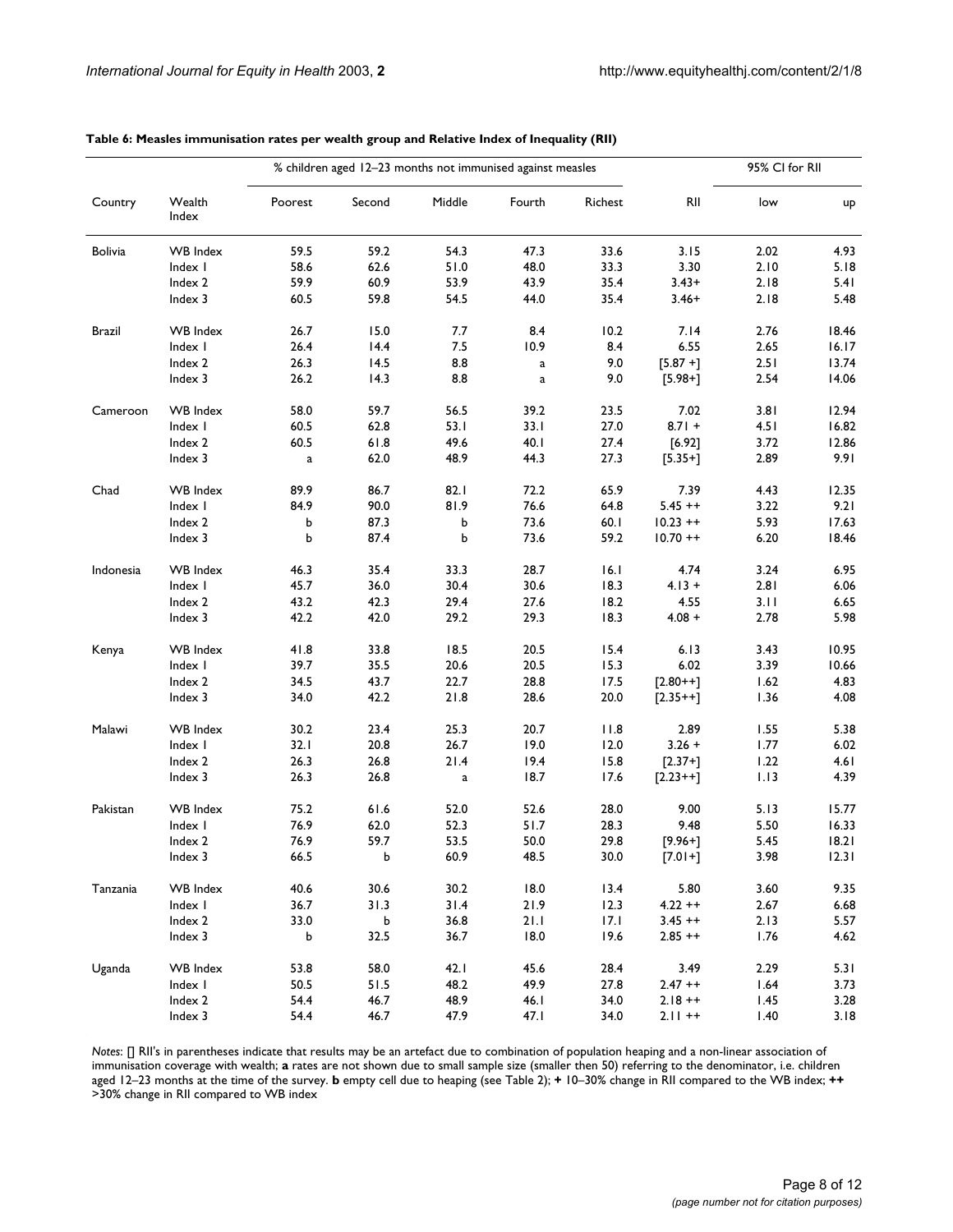When comparing the non-artefactual changes in inequality in immunisation coverage with those in under-5 mortality, we saw that for most countries the magnitude of inequality of both under-5 mortality and immunisation coverage was sensitive. For one country (Uganda), nevertheless, inequality in under-5 mortality was not sensitive, while inequality in immunisation coverage was substantially sensitive. Furthermore, the direction of change in the two health indicators was not always the same. For Malawi and Bolivia, there was a decrease in inequality in mortality when using the 1<sup>st</sup> and the 3<sup>rd</sup> alternative index respectively, while the use of the same indices for immunisation gave rise to an increase in inequality.

#### **Discussion**

This study shows that the ranking of households into wealth groups and the magnitude of poor-rich inequality in under-5 mortality and immunisation coverage are sensitive to the measure of economic status used. The size and direction of change, however, varied per country and alternative index, in some cases ranging up to a 60% change in observed inequality.

Our results seem to contrast to the findings of Filmer and Pritchett, who found that the ranking of households is robust to the items included [4]. However, their conclusions are based on the analysis of only one country (India). Furthermore, they did not analyse the sensitivity of the association of such ranking with a health outcome such as mortality.

Bollen et al. [5] compared a broad set of proxies for economic status, including a PCA-based consumer goods index, education and occupation for two countries, using fertility as outcome variable. They concluded that the effect of economic status varied with the measure used, and that the PCA-based method was most predictive. Our in-depth comparisons of different PCA-based indices show that even for this specific type of measure, the specific indicators used influence the magnitude of observed inequalities. In addition, our analyses of a broad set of countries showed that the extent and direction of sensitivity varies between countries. Moreover, our findings for both mortality and immunisation demonstrate that sensitivity also can vary with the outcome measures studied.

Which weight should we attribute to the sensitivity observed? While observed inequalities changed for most countries, in many of these cases the order of magnitude remained the same: large inequalities remained large, small inequalities small. Moreover, the confidence intervals of the RII's were large and overlapping. While this can not be interpreted as a lack of statistical significance – the RII's have not been calculated on basis of independent groups – it does indicate that the importance of the sensitivity found should not be overestimated. Furthermore, the reliability of the retrospective surveys used is not such to allow for very precise estimation of poor-rich differences in health. So in many cases, the changes in inequality found when using alternative measures of economic status, are not alarming. However, in a number of cases the measure of economic status used did make an important difference, ranging up to a 60% change in RII. Therefore, it is important to be aware that the measure of economic status used can affect observed poor-rich differences in health and health related outcomes.

We expect also for other developing countries and health outcome measures inequality to be sensitive to the measure of economic status used. The countries included in our study are diverse in terms of region, average mortality levels and pattern of inequality [6]. Yet, since the size and direction of change varied by country, index and health indicators, it is difficult to predict this a priori for specific cases.

An issue that needs to be mentioned is related to the method of PCA for constructing indices. Even though PCA can be a useful measure for constructing composite indices, it may produce odd results when applied to short lists of items as in Index 2 and 3. In Cameroon, for example, the item 'bicycle' got a negative factor score. As a consequence, households owning only a bike, were categorised as poorer compared to households owning nothing. The question arises whether in such cases the asset index is still conceptually valid. While this problem could have influenced the results in such specific cases, it is not likely to have influenced our overall conclusions.

It also needs to be mentioned that the distinction between direct and indirect determinants is not always clear-cut. One could, for example, argue that since the type of stove owned can have a direct effect on respiratory illnesses, it should have been excluded from the alternative indices. The additional exclusion of these items, will, most likely, lead to even larger sensitivity than reported. Generally, in explanatory studies, it should be made explicit, for instance by using a conceptual framework, which factors are considered as direct and which as indirect determinants.

Finally, it must be remembered that in this study we examined poor-rich differences, and their sensitivity to the measure of economic status, in a descriptive way. It was not the purpose of this study to establish whether the wealth and health are causally related. Readers should keep this in mind when interpreting the results.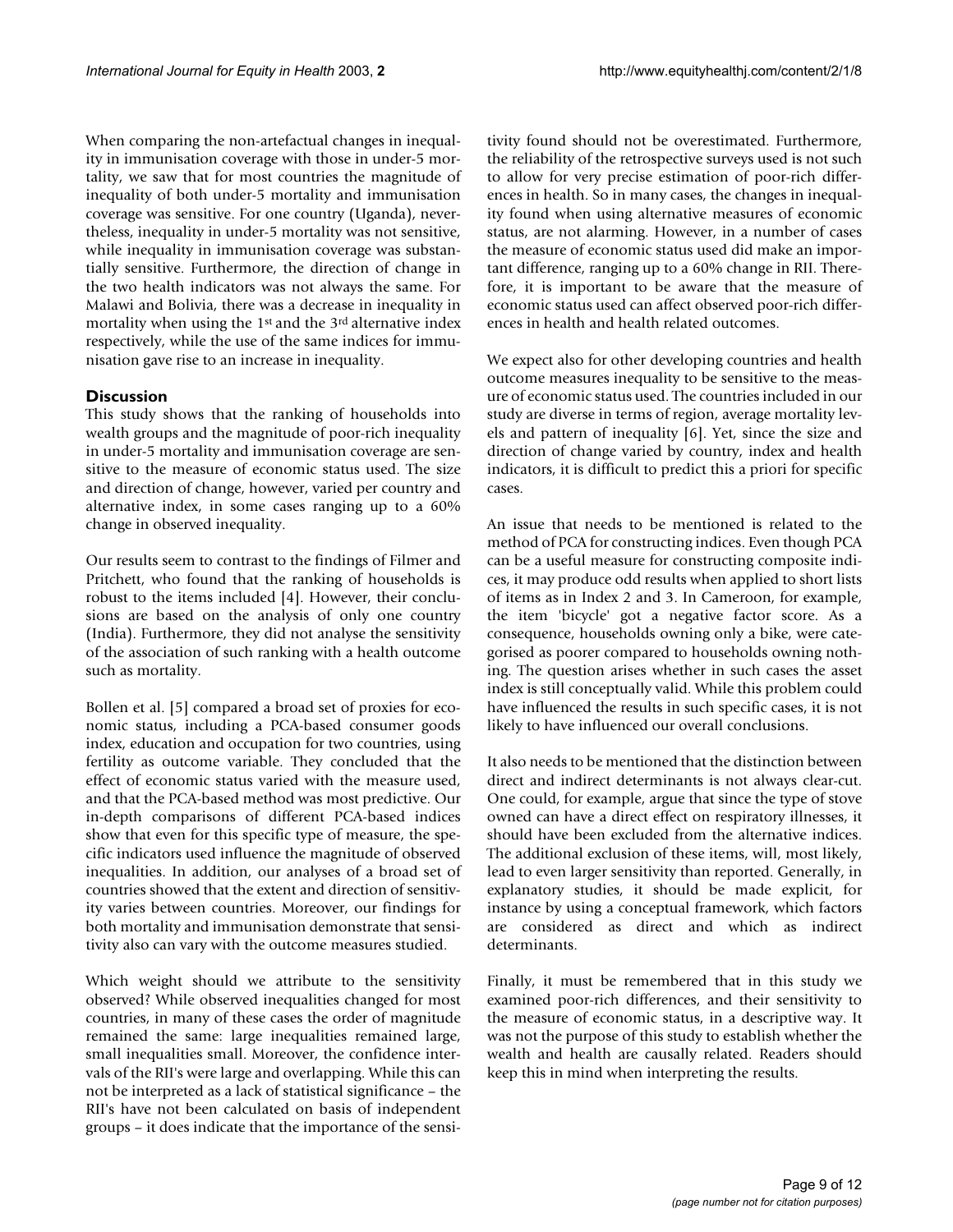#### *Explaining the results*

Sensitivity of inequality to alternative constructions of the WB index is likely to be related to the low common variance of the items in the WB index. This low common variance can be explained by the fact that the WB includes a broad range of different items, each of which has its own determinants besides economic status. Upon exclusion of items from this index, the common variance increased. The reason is that the new lists were shorter and consisted of more homogeneous sets of items. As a consequence, the categorisation of households into wealth groups changed, leading in its turn to different mortality rates per wealth group.

Even though the observed sensitivity is understandable, it is more puzzling why the use of alternative indices had different effects for different countries as well as for different outcome indicators. Below, we will forward some explanations.

We hypothesised that inequality in under-5 mortality would decrease upon exclusion of water and sanitation items from the WB index and would further decrease upon exclusion of housing items. This is because we expected that part of the relationship between wealth as measured by the WB index and under-5 mortality would be explained by variables that have a direct effect on child mortality, apart from their indirect effect as indicators of economic status [7]. For a number of countries we saw this expected decrease. This supports the hypothesis that for some countries part of inequality in mortality measured using the WB index can be attributed to direct determinants of health rather then to economic status alone.

This hypothesis, however, cannot explain the decrease in inequality in immunisation coverage observed for some countries upon exclusion of direct determinants of health from the index. The reason is that housing characteristics, and water and sanitation facilities only influence immunisation coverage as indicators of economic status, and don't have a 'direct' impact that is comparable to their effect on mortality. An alternative hypothesis would be that water and sanitation facilities and housing characteristics are also indicators for regional development or rural/urban residence. For instance, using the bush as latrine probably indicates rural residence, whereas using a private toilet is probably more related to urban residence. Therefore, the decrease in observed inequality in both mortality and immunisation may also in part be explained by the fact that the WB index captures ruralurban differences in both wealth and the health indicators.

We expected a further decrease in inequality upon subsequent exclusion of electricity from the index. Electricity can be an indicator of community wealth. Regional disparities in the availability of electricity probably run parallel to disparities in access to and quality of health care services and disparities in mortality. When excluding electricity from the asset index, these regional disparities in wealth and mortality as measured through electricity, are given less weight. Doing so, one can expect a decrease in inequality in mortality. We saw that indeed for a number of the countries, inequality in under-5 mortality decreased upon exclusion of electricity from the wealth index. This may indicate that health inequality as measured by the WB index, through electricity, also captures for some countries some of the regional disparities in wealth and health.

The hypotheses above, however, cannot explain why in some cases inequality was not sensitive, and why in one case inequality in under-5 mortality increased, instead of decreased. Additional explanations therefore need to be sought.

Inequality in under-5 mortality was robust to changes in the measure of economic status used for Uganda. This is related to the fact that Uganda was the only country for which items on food sufficiency were included in the WB index. When doing an additional analysis, excluding food sufficiency from all four indices, the RII became slightly sensitive also for this country (the largest change in RII being 14%, from 1.68 when using the WB index to 1.77 when using Index 1). Sensitivity thus may depend on the specific items included in the asset index.

The slight increase in inequality in under-5 mortality in Cameroon upon exclusion of water and sanitation items could not be attributed to the above factors. As already mentioned, household ownership of assets is also determined by other factors besides economic status, such as local availability and preferences. These factors can act as confounders in the relationship between household wealth and child mortality. Apparently, these confounders are in some cases more difficult to disentangle than in others. Multivariate analysis would be needed to gain more insight into these relationships, and thus into the underlying mechanisms linking wealth and health.

#### *Implications*

Our study shows that researchers and policy makers should be aware that the choice between alternative indicators of economic status often does affect, and in some cases to an important extent, the observed magnitude of poor-rich differences in health and health-related outcome measures. It also shows that it is difficult to predict the size and direction of sensitivity.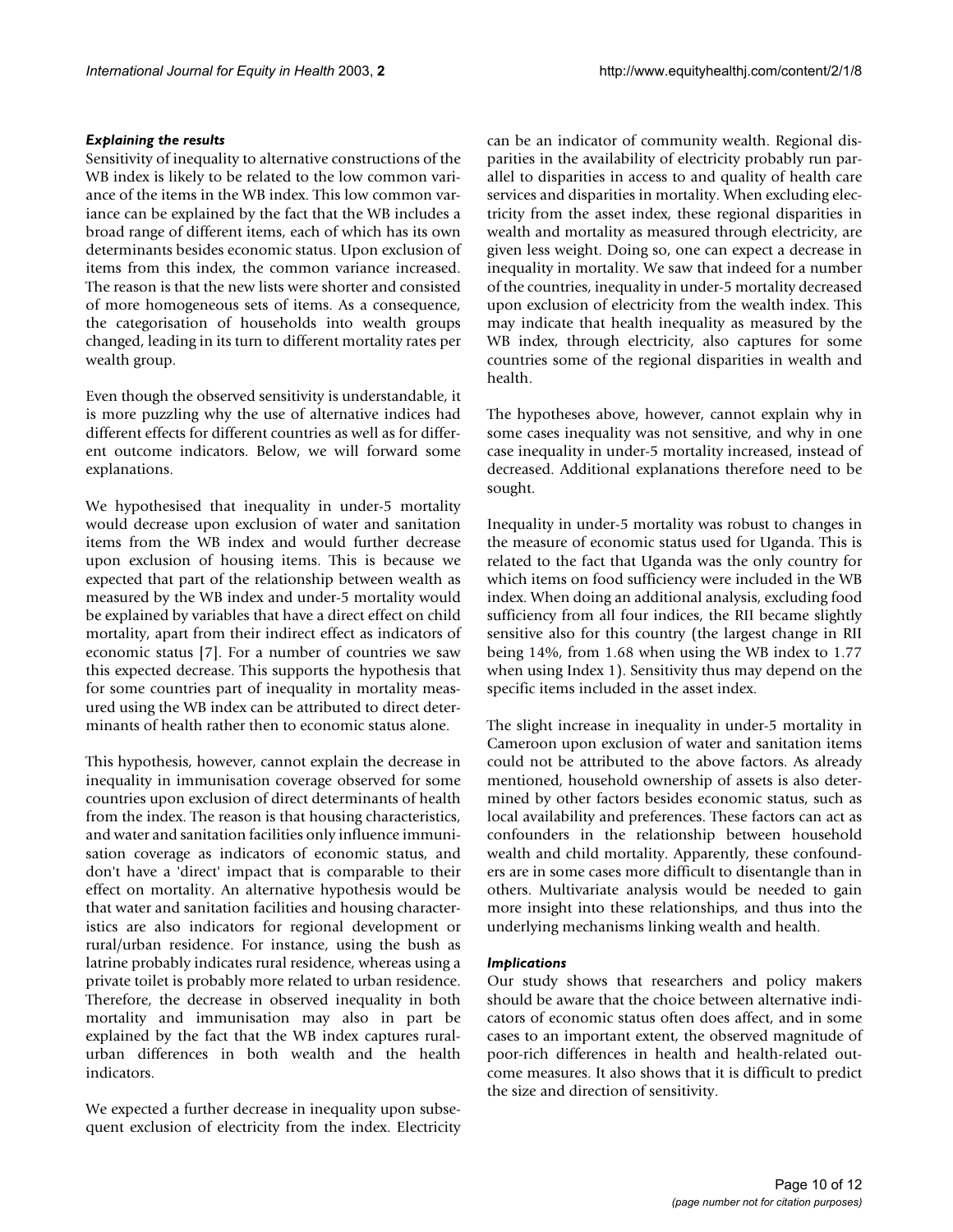This is important in the present context in which monitoring and tackling poor-rich inequalities in developing countries have become increasingly important policy objectives, and in which many studies are being published on this issue. One of the major difficulties this new field is facing, is determining who is rich and who is poor. An index based on household ownership of assets is an oftenused way to do so. Different researchers, however, use different sets of asset items. Our study shows that who is defined as poor and who as rich, varies with the asset items included in the index.

Our study implies that we should be extremely careful comparing results of studies using different indicators of economic status, as differences between countries and trends over time may in part be an artefact of the different indicators used. This is important both for monitoring health inequalities, evaluating the effects of policy interventions on these inequalities, and for targeting the poor in health policies. The choice of the measure of economic status should therefore be carefully made.

For descriptive and monitoring purposes we advise to use a comprehensive list of asset items such as used by the World Bank. A good alternative would be a much more extended list of consumer goods. In countries or regions where durable consumer goods are hardly accessible to anyone, or where investments in housing and amenities are given priority, the latter can be important indicators of economic status or wealth. Moreover, surveys such as the DHS only include a limited number of durable consumer goods, whereas items that the poor and inhabitants of rural areas are likely to own (e.g. chair, plastic recipients, animals, farming tools) are not included. In such cases, the inclusion of water, sanitation and housing items facilitates stratification of households at the lower end of the wealth ladder. For these reasons, it would generally be advisable to use a comprehensive list of asset items for descriptive and monitoring studies.

For explanatory studies, though, it can be important to analyse the different sets of asset items separately, and not to combine them into one index. It enables the assessment of the relative importance of different components of material wealth, especially water and sanitation versus housing versus consumer items versus indicators of community wealth. Estimates of the relative importance of these components can contribute to the detection of causal mechanims that are most responsible for high child mortality among poor families. This information is important for intervention purposes, since it addresses questions such as: would it be more effective to invest in income generating projects or in housing, water and sanitation programs; and should development efforts be focussed on the household level or the community level? For such explanatory studies it would be advisable to use multiple regression, path analysis or similar multivariate techniques.

For those designing new surveys intending to measure economic status in developing countries, we advice to also include items that poor households are likely to own and indicators of economic status in rural areas, such as the ownership of land, animals, and farming tools. Also the inclusion of context-specific indicators of economic status, as shown by the example of 'food sufficiency' in Uganda, would be useful when aiming to make a refined stratification along the lines of economic status. The inclusion of 'rural' and context specific items can also be important for making a proper identification of target groups for health policies.

#### **Conclusions**

Since data on household income or expenditure are often unavailable or unreliable as measure of economic status in developing countries, the use of an asset index is a good alternative to distinguish wealth layers within a population. Users of an asset index should, however, be aware that choice of assets influences the outcomes observed. Therefore, researchers should carefully select the items they include in the index, using the considerations mentioned above, and should be very careful when comparing results of studies using different indices.

#### **Competing interests**

No competing interests.

#### **Acknowledgements**

This study was partly financed by The World Bank, HNP/Poverty Thematic Group. We thank Gerard J.J.M. Borsboom for his statistical assistance and Anna Peeters, Martijn Huisman and an anonymous reviewer for their comments and suggestions on earlier drafts of this paper.

#### **References**

- 1. Evans T, Whitehead M, Diderichsen F, Bhuiya A, Wirth M and eds: *Challenging inequities in health: From ethics to action Oxford: Oxford University Press*; 2001.
- 2. WHO: *The World Health Report 2000; Health Systems: Improving Performance Geneva: World Health Organization*; 2000.
- 3. Montgomery MR, Gragnolati M, Burke KA and Paredes E: **[Measuring](http://www.ncbi.nlm.nih.gov/entrez/query.fcgi?cmd=Retrieve&db=PubMed&dopt=Abstract&list_uids=10836174) [living standards with proxy variables.](http://www.ncbi.nlm.nih.gov/entrez/query.fcgi?cmd=Retrieve&db=PubMed&dopt=Abstract&list_uids=10836174)** *Demography* 2000, **37:**155-174.
- 4. Filmer D and Pritchett LH: **[Estimating wealth effects without](http://www.ncbi.nlm.nih.gov/entrez/query.fcgi?cmd=Retrieve&db=PubMed&dopt=Abstract&list_uids=11227840) [expenditure data – or tears: an application to educational](http://www.ncbi.nlm.nih.gov/entrez/query.fcgi?cmd=Retrieve&db=PubMed&dopt=Abstract&list_uids=11227840) [enrollments in states of India.](http://www.ncbi.nlm.nih.gov/entrez/query.fcgi?cmd=Retrieve&db=PubMed&dopt=Abstract&list_uids=11227840)** *Demography* 2001, **38:**115-132.
- 5. Bollen KA, Glanville JL and Stecklov G: **[Economic status proxies](http://www.ncbi.nlm.nih.gov/entrez/query.fcgi?cmd=Retrieve&db=PubMed&dopt=Abstract&list_uids=10.1080/00324720213796) [in studies of fertility in developing countries: Does the meas](http://www.ncbi.nlm.nih.gov/entrez/query.fcgi?cmd=Retrieve&db=PubMed&dopt=Abstract&list_uids=10.1080/00324720213796)[ure matter?](http://www.ncbi.nlm.nih.gov/entrez/query.fcgi?cmd=Retrieve&db=PubMed&dopt=Abstract&list_uids=10.1080/00324720213796)** *Population Studies – A Journal of Demography* 2002, **56:**81-96.
- 6. Gwatkin DR, Rutstein S, Johnson K, Pande RP and Wagstaff A: *Socioeconomic Differences in Health, Nutrition, and Population Washington: The World Bank*; 2000.
- 7. Bollen KA, Glanville JL and Stecklov G: *Socioeconomic Status and Class in Studies of Fertility and Health in Developing Countries* 1999 [\[http://](http://www.cpc.unc.edu/measure/publications/pdf/wp-99-13.pdf) [www.cpc.unc.edu/measure/publications/pdf/wp-99-13.pdf\]](http://www.cpc.unc.edu/measure/publications/pdf/wp-99-13.pdf). *MEAS-URE: MEASURE Evaluation WP99-13*